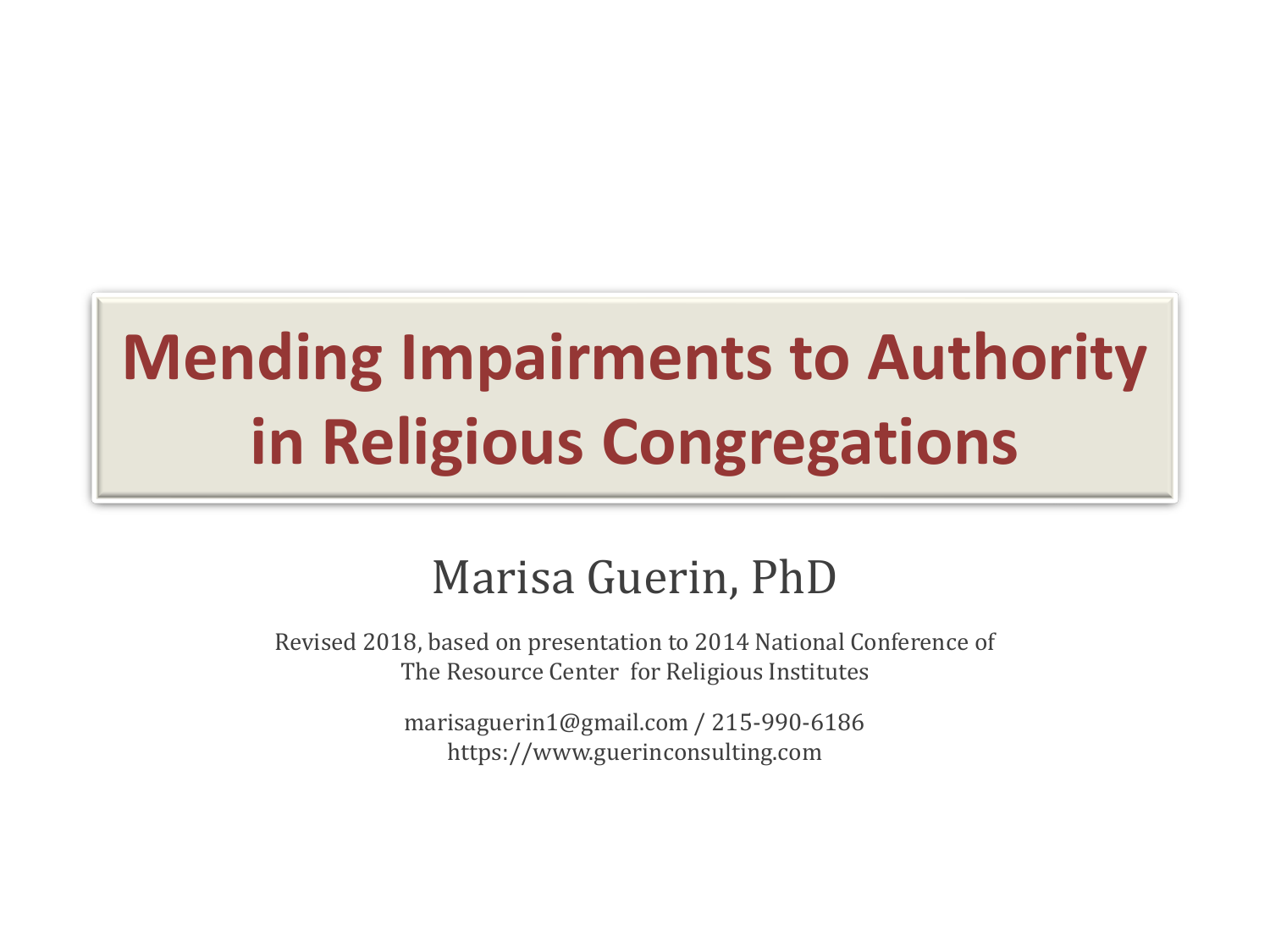### **Presentation Outline**

- I. What is Authority and Why is it Good?
- II. Authority in Religious Contexts: Examining Possible Impairments
- III. Mending Authority as Gift and Service
- IV. Discussion
- V. Resources

*This presentation draws on the literature related to social systems, in particular the psychodynamics of organizations and leadership. For a reading list or information on available training seminars, see list at end.*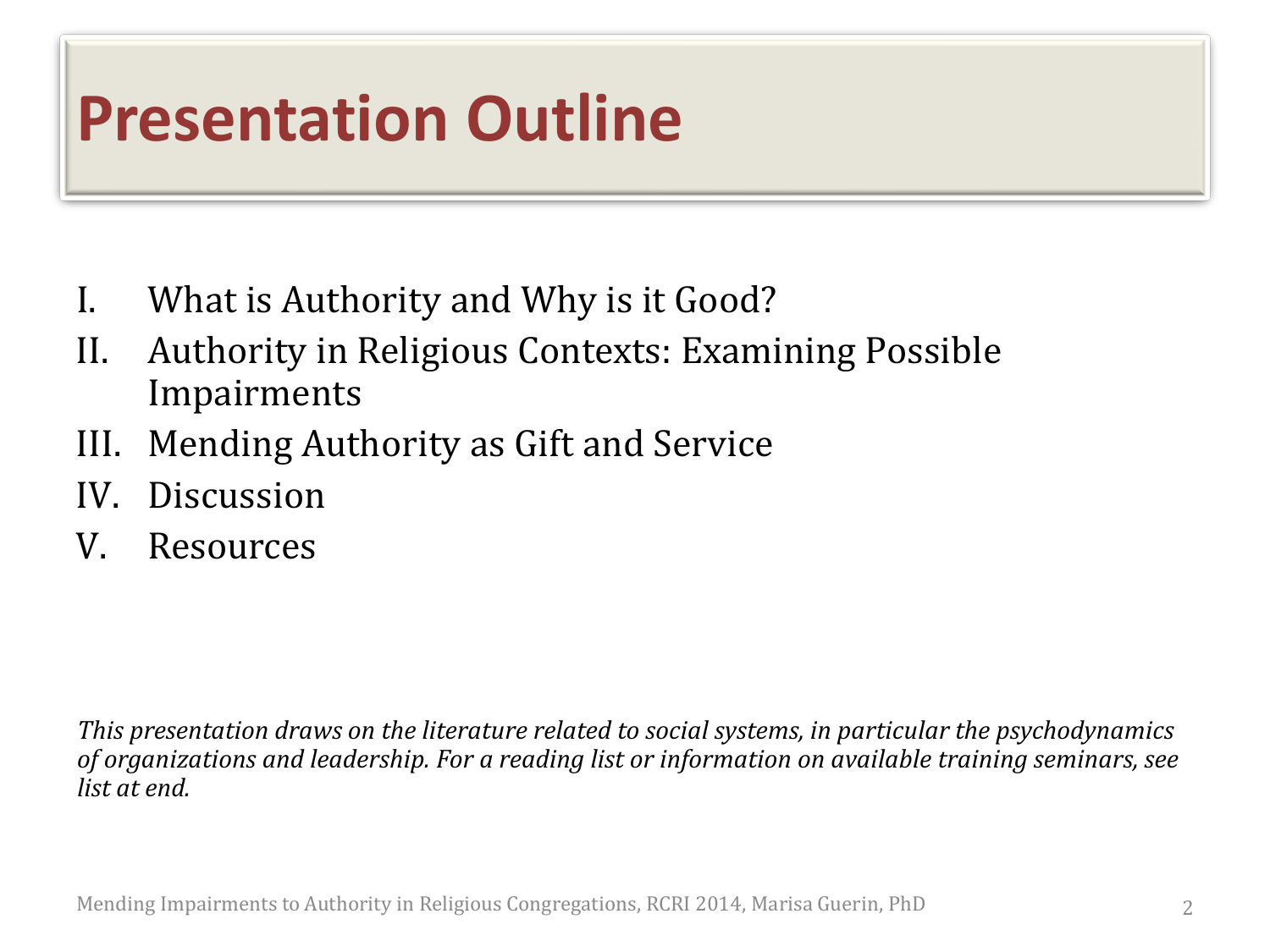### **Your point of view?**

- You probably have a specific issue or point of view on the topic of **Authority**.
	- *What associations do you have with that word?*
	- *How do you understand it?*
	- *Why is it sometimes problematic?*

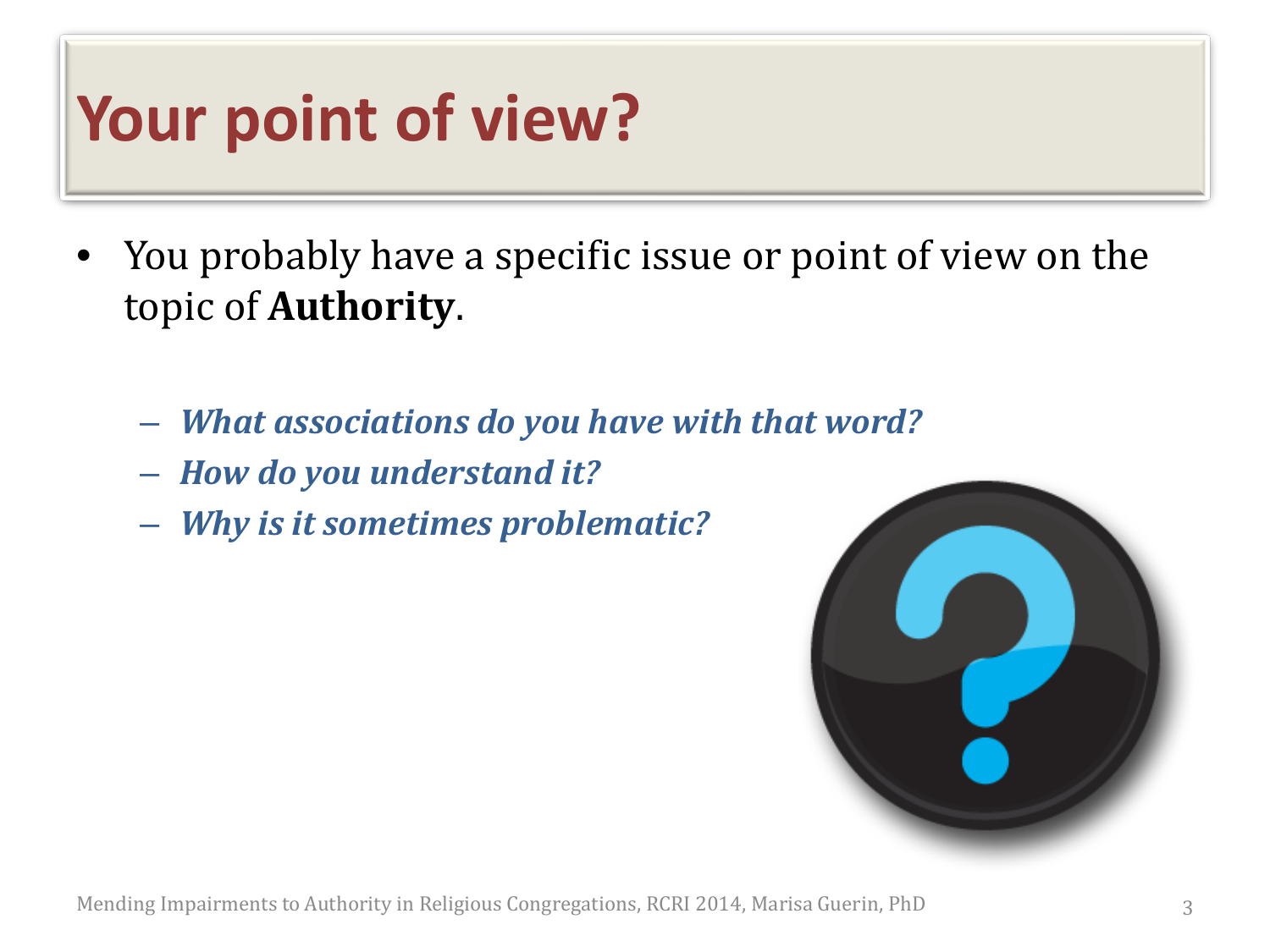# **I. WHAT IS AUTHORITY, AND WHY IS IT GOOD?**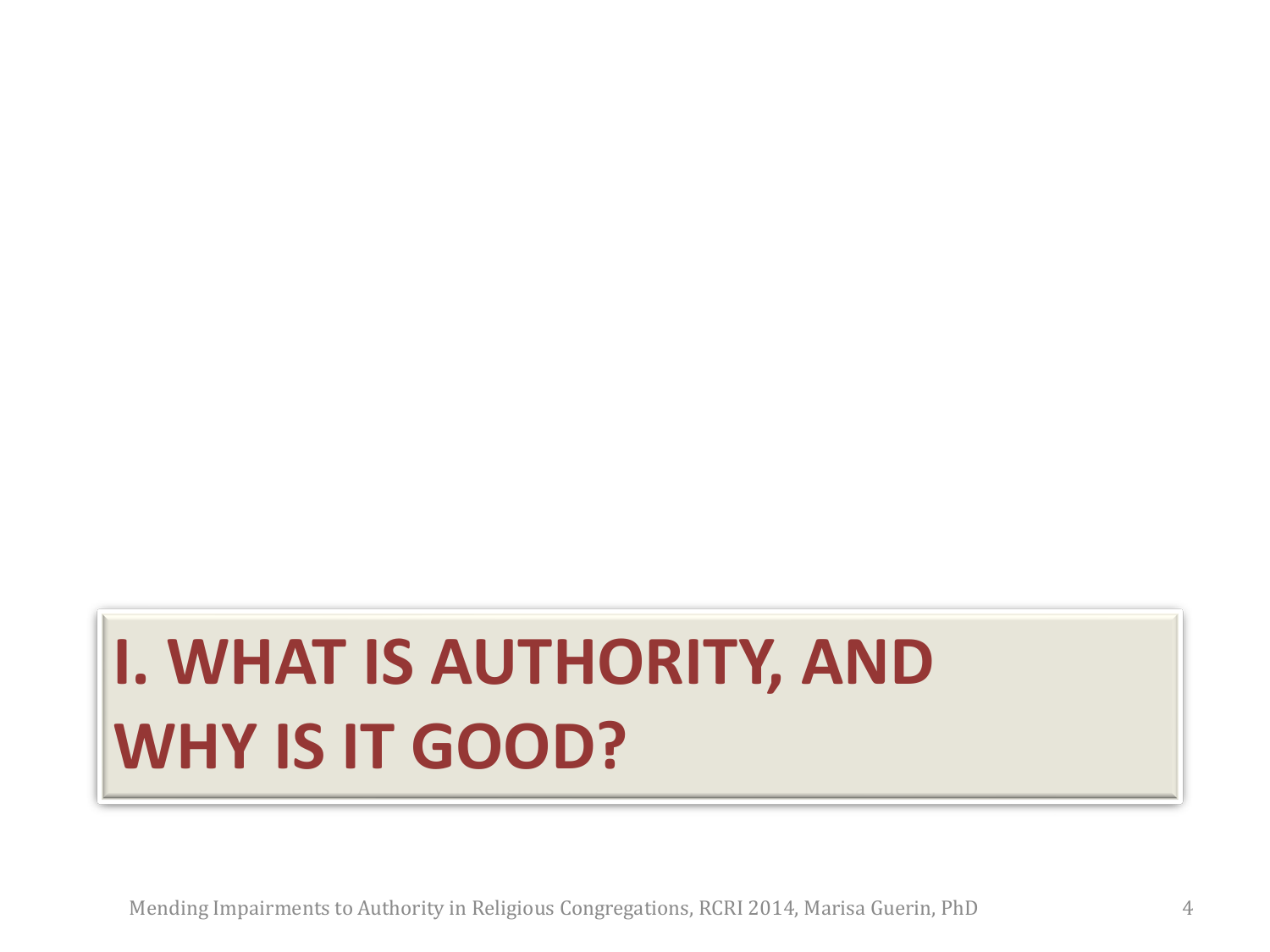### **Authority is an attribute of systems.**

- Authority in an organization refers to **the right to make an ultimate decision that is binding on others** within the domain of that authority.
- Authority inheres in **roles**.
- **All roles** have some appropriate type of authorization associated with them….Board chair / Provincial / Treasurer / Receptionist / Member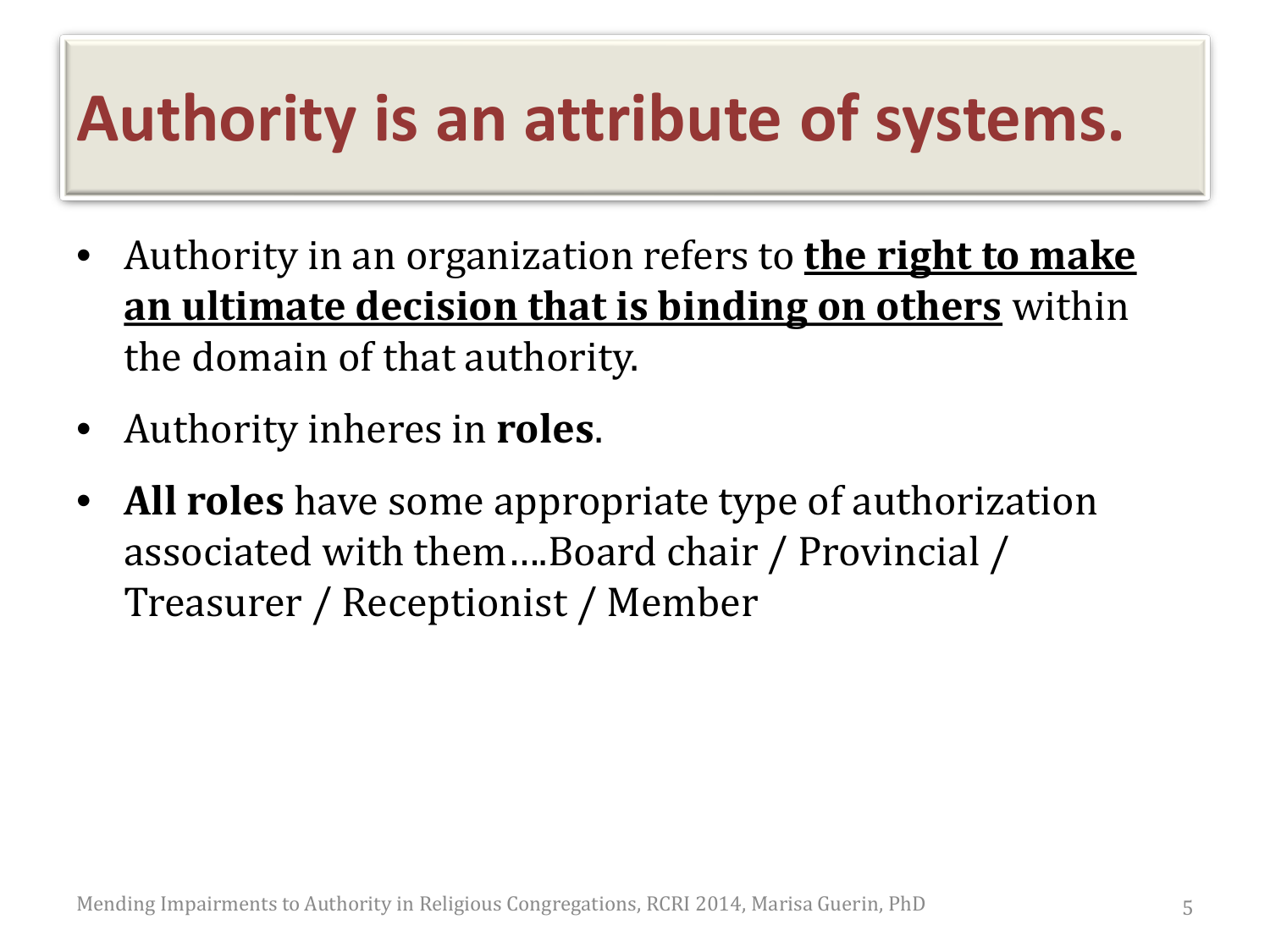### **Authority is not the same as power.**

- Power is the **ability to act upon others** or the structure.
- It is an **attribute of persons** rather than roles, and can arise from external and internal sources (resources, connections, knowledge, personality, etc.)
- **Perceived** power counts as much or more than actual power.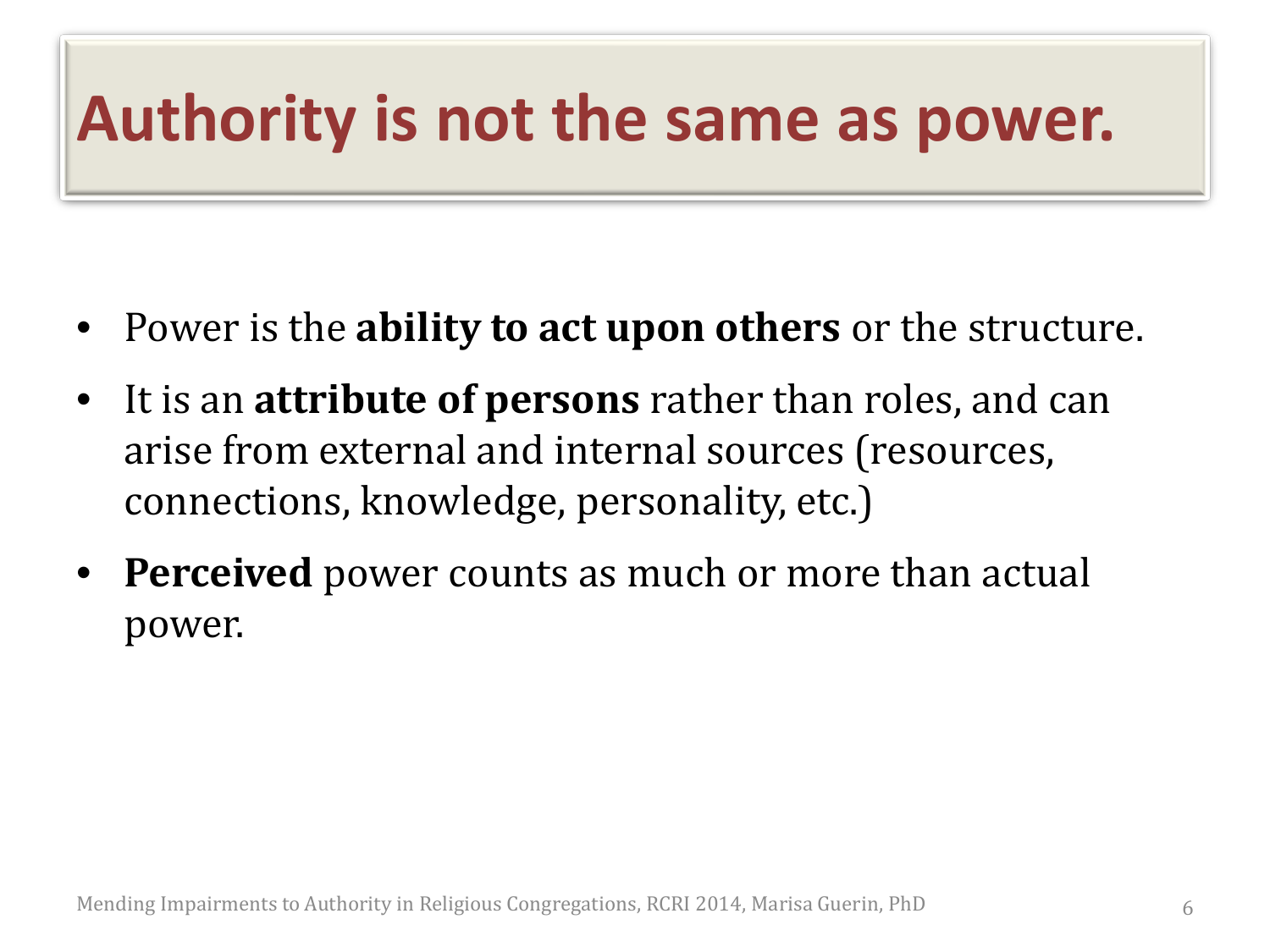### **Proper exercise of authority supports organizational effectiveness.**

- Authority roles provide **point of accountability** and responsibility (for a part or for the whole).
- Authorized persons are able to **represent / speak on behalf of** the organization to external publics.
- Those in authority must **ensure** that **necessary decisionmaking** occurs, whether they make the decisions or not.
- Designated authority supports **responsible stewardship**.
- Leaders in authority can lift a voice for **vision and the future**.
- Leaders and structures of authority provide **containment** of risk and anxiety ---- unconscious sources of dysfunction.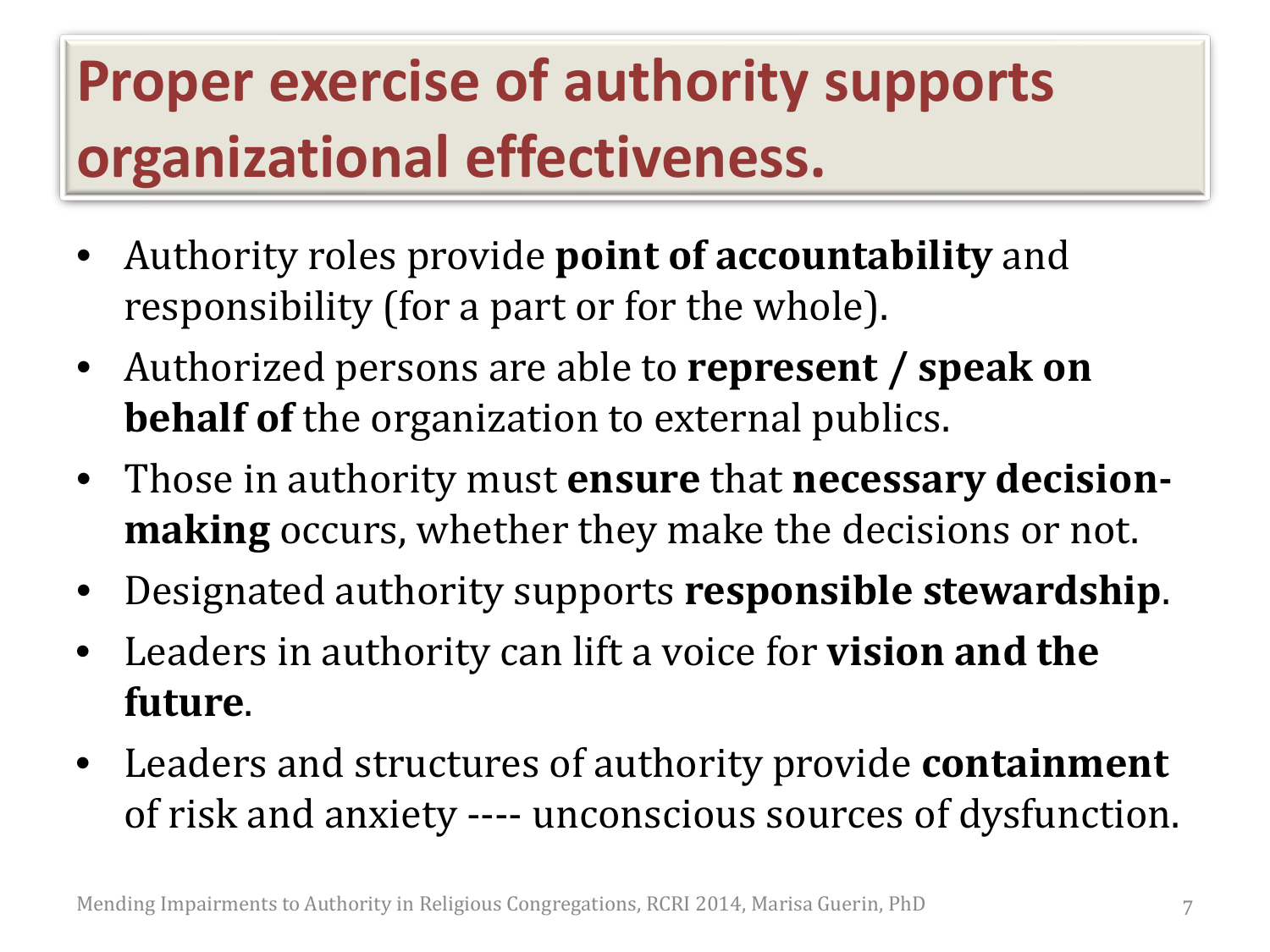### **"Authorization" is a psycho-social dynamic.**

- **Authorization** is the process of **conferring and accepting** the authority of a role
- Roles are important the **authority of a role exists** even without an incumbent.
- How roles are **"enacted"** in real time has a significant impact on the health or dysfunction of the organization.
- Authorization of a person in a role results from the *"good enough"* **combination of authorization from three sources:** from the institution, from the membership, and from within the person of the leader.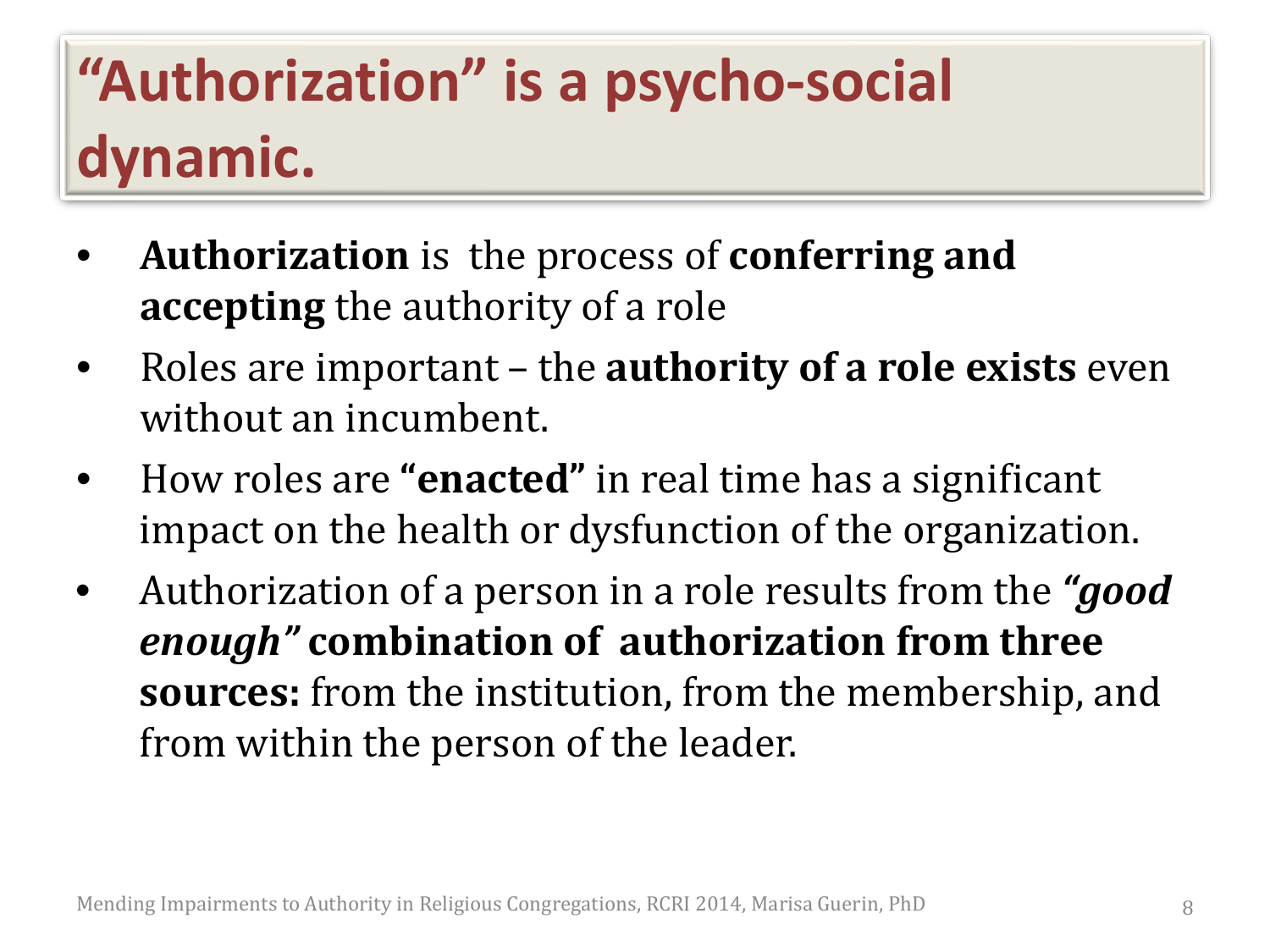### **Three sources of Authorization**

- **1. INSTITUTION:** Formal authority is **derived from one's role** in a system, exercised on its behalf, defined in its documents and policies.
- **2. MEMBERS:** Those who voluntarily join an organization are by definition sanctioning the system. **Members are implicitly delegating** some of their personal authority to those in formal authority. This type of authorization **can also be withheld by individuals**.
- **3. SELF:** This vital dimension comes from within the individual holding formal authority. The person in authority **may hold authority well**, or **may fail to step fully into his or her proper role**, or **may overstep the bounds** of his or her proper role.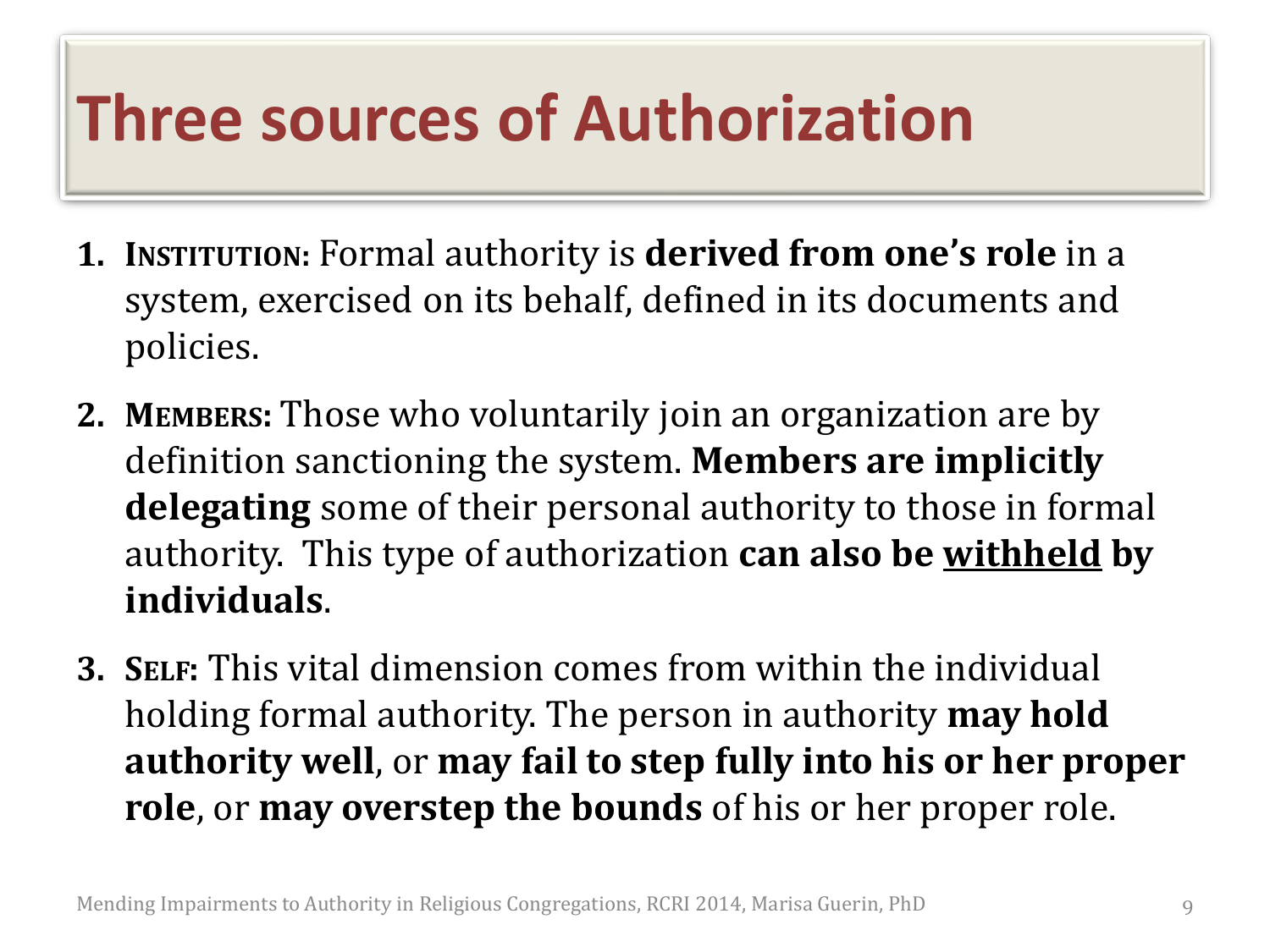

Mending Impairments to Authority in Religious Congregations, RCRI 2014, Marisa Guerin, PhD 10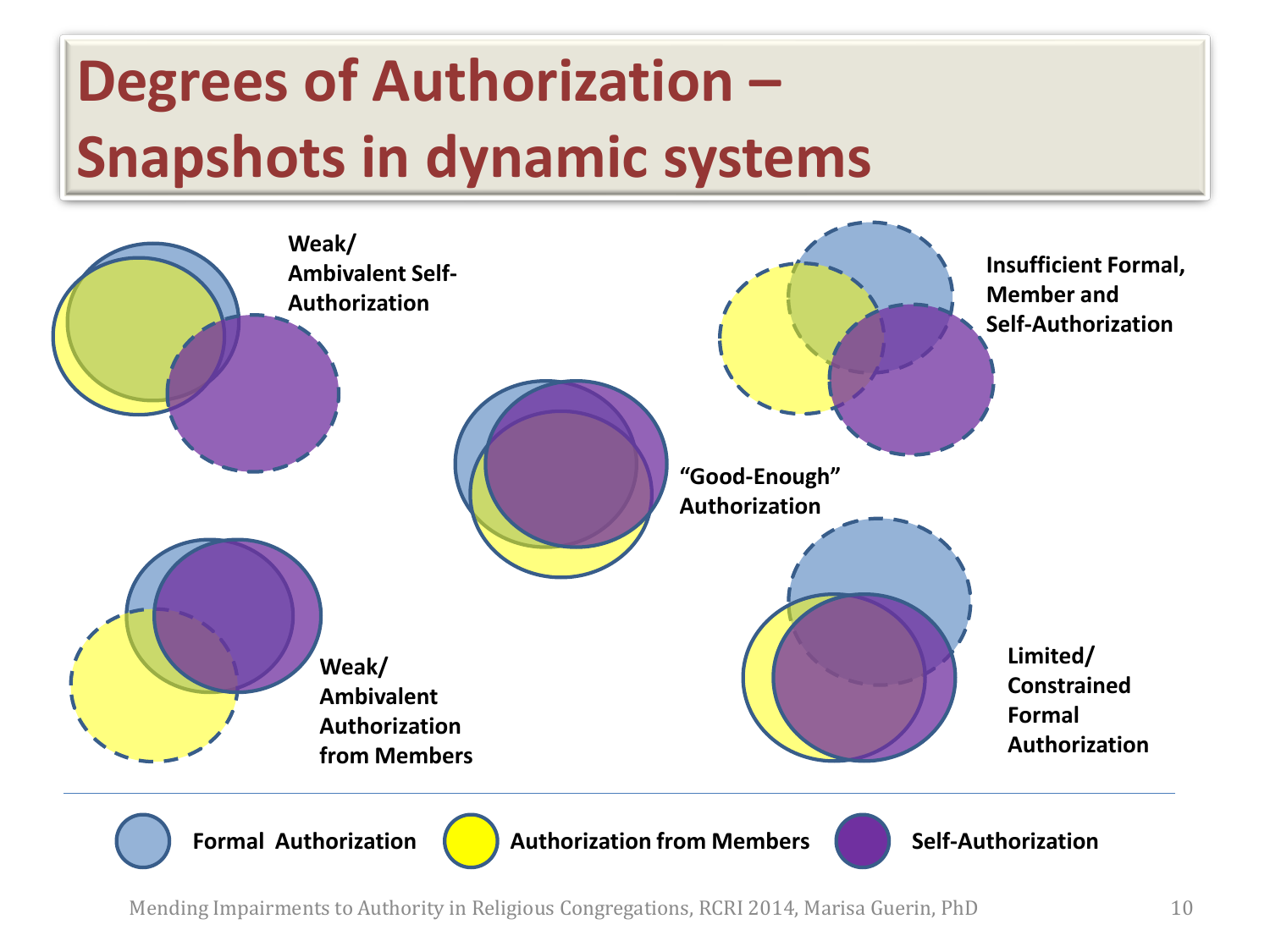### **Recap Part I --- Authorization**

- Authority is an attribute of systems, inherent in all roles.
- Proper exercise of authority contributes to effective organizations.
- Authorization is a psycho-social dynamic.
- Three sources of authorization combine to produce goodenough authorization of persons in their roles so that the organization functions effectively.
- It may be useful to reflect on the degree of authorization evident in the system of which you are a part.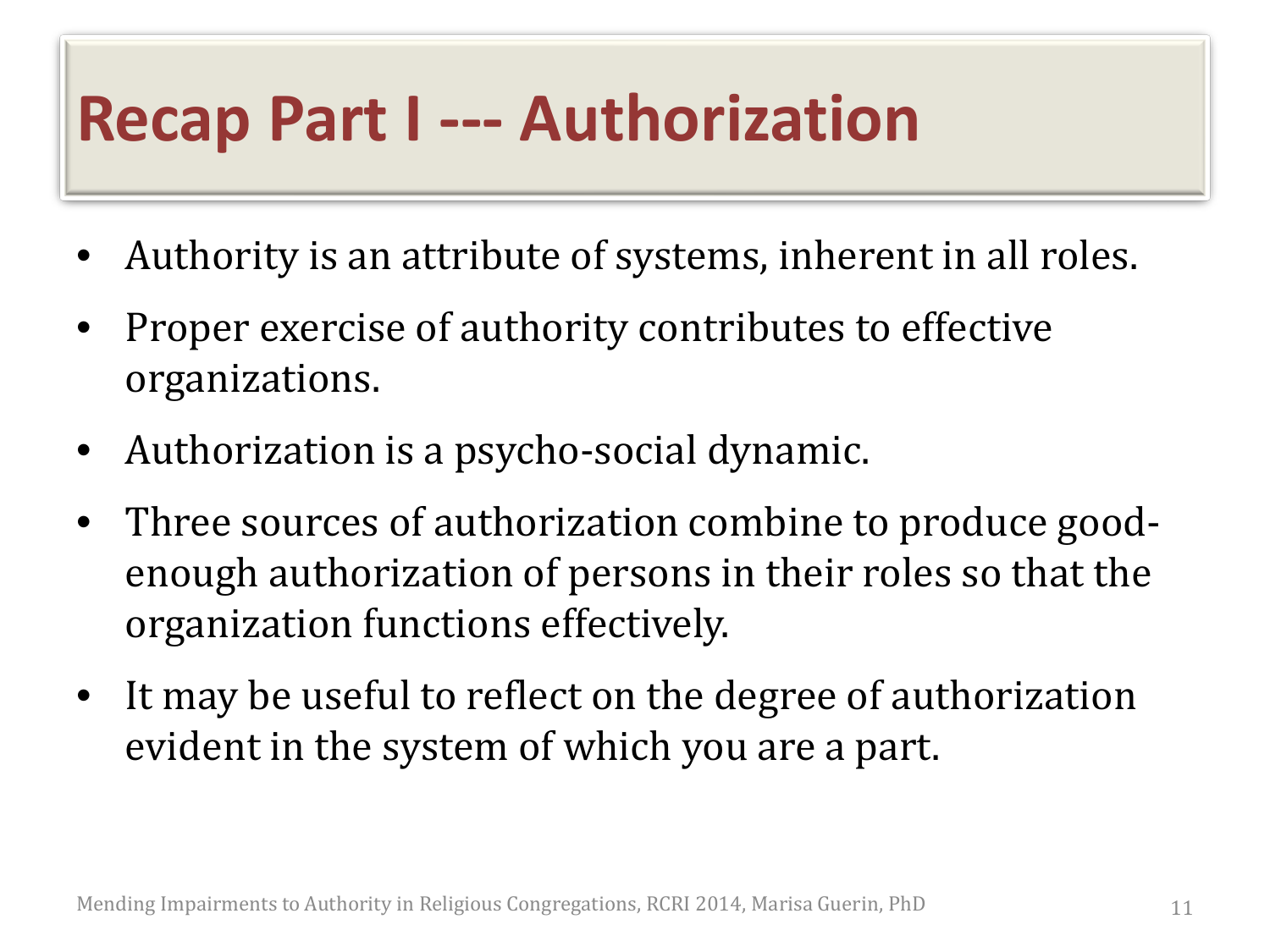### **Application Exercise: Authorization**

- In a congregation or sponsored work with which you are affiliated:
	- 1. How do **members** feel, speak about, or behave with respect to their own authority and the authority of their leadership? Why?
	- 2. How clear are you (and others) about the authority formally encompassed by **the role that you hold**?
	- **3. How do you personally hold the authority of your role?** What might others invite you to change about that?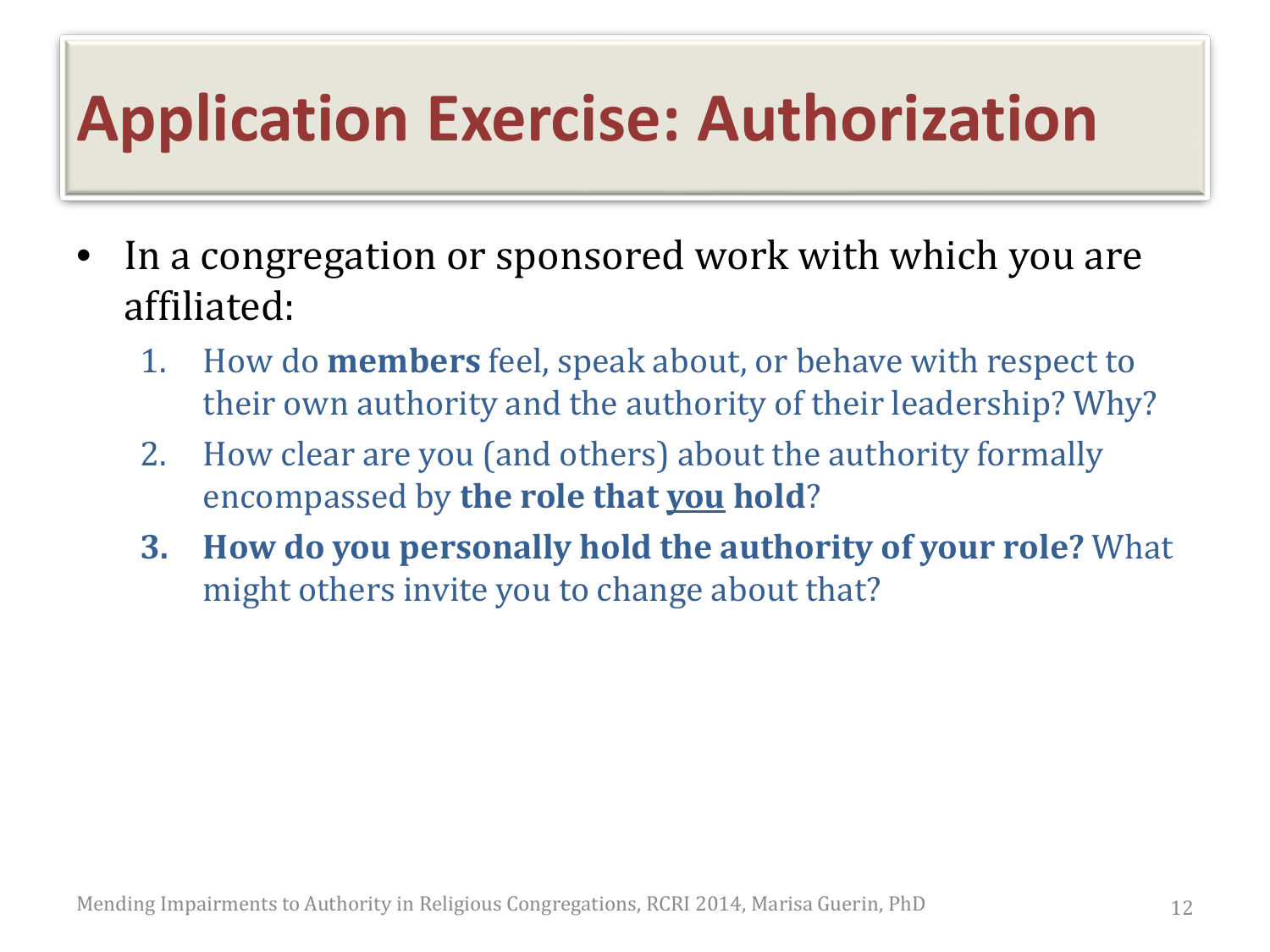#### **II. AUTHORITY IN RELIGIOUS CONTEXTS: EXAMINING POSSIBLE IMPAIRMENTS**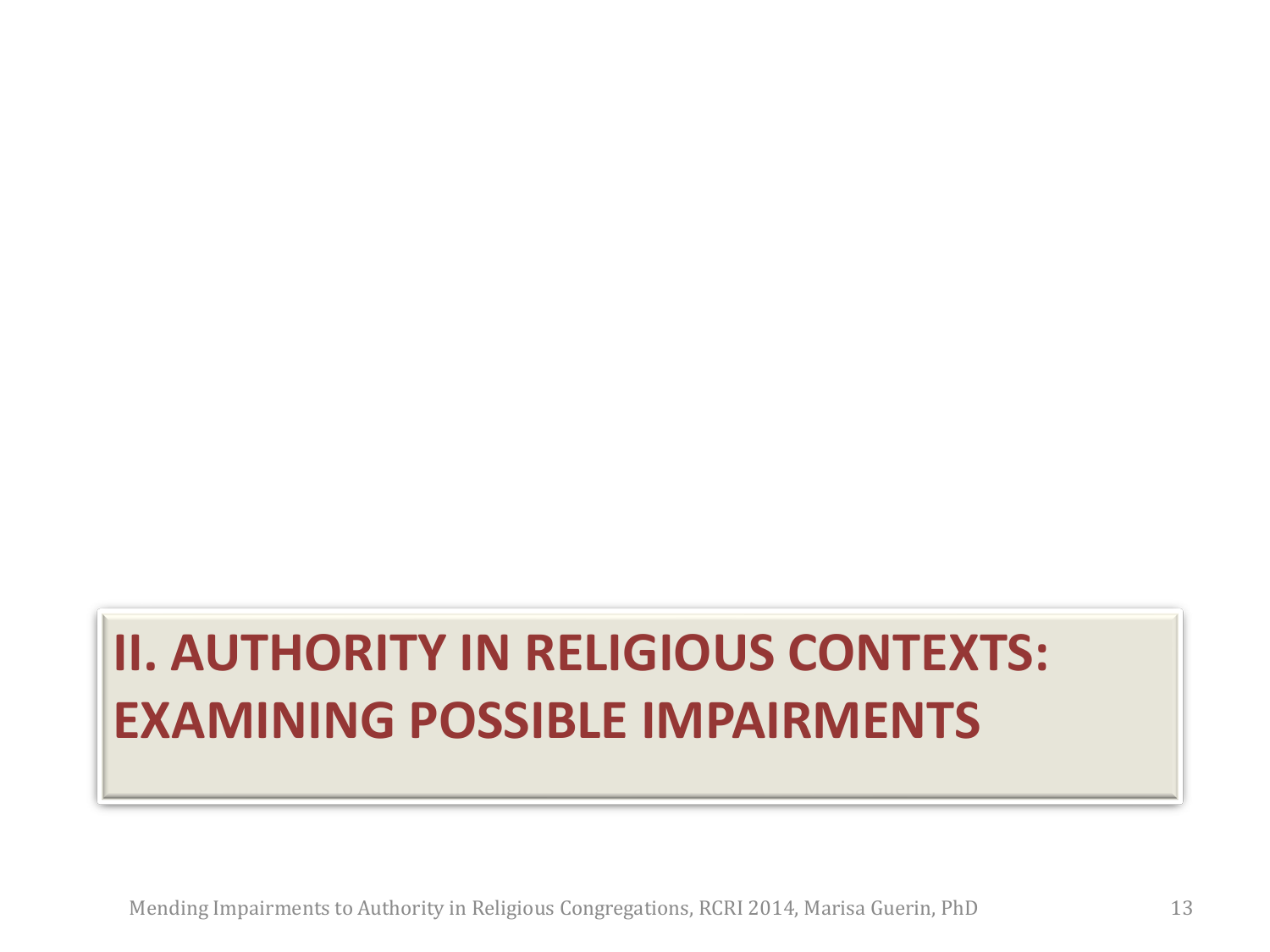### **Five Potential Arenas for Impairment**

- 1. Weight of history
- 2. Challenges of leading in a hybrid (communal and corporate) organization
- 3. Dynamics of elected leadership systems
- 4. Cultural biases regarding authority
- 5. Fractured containment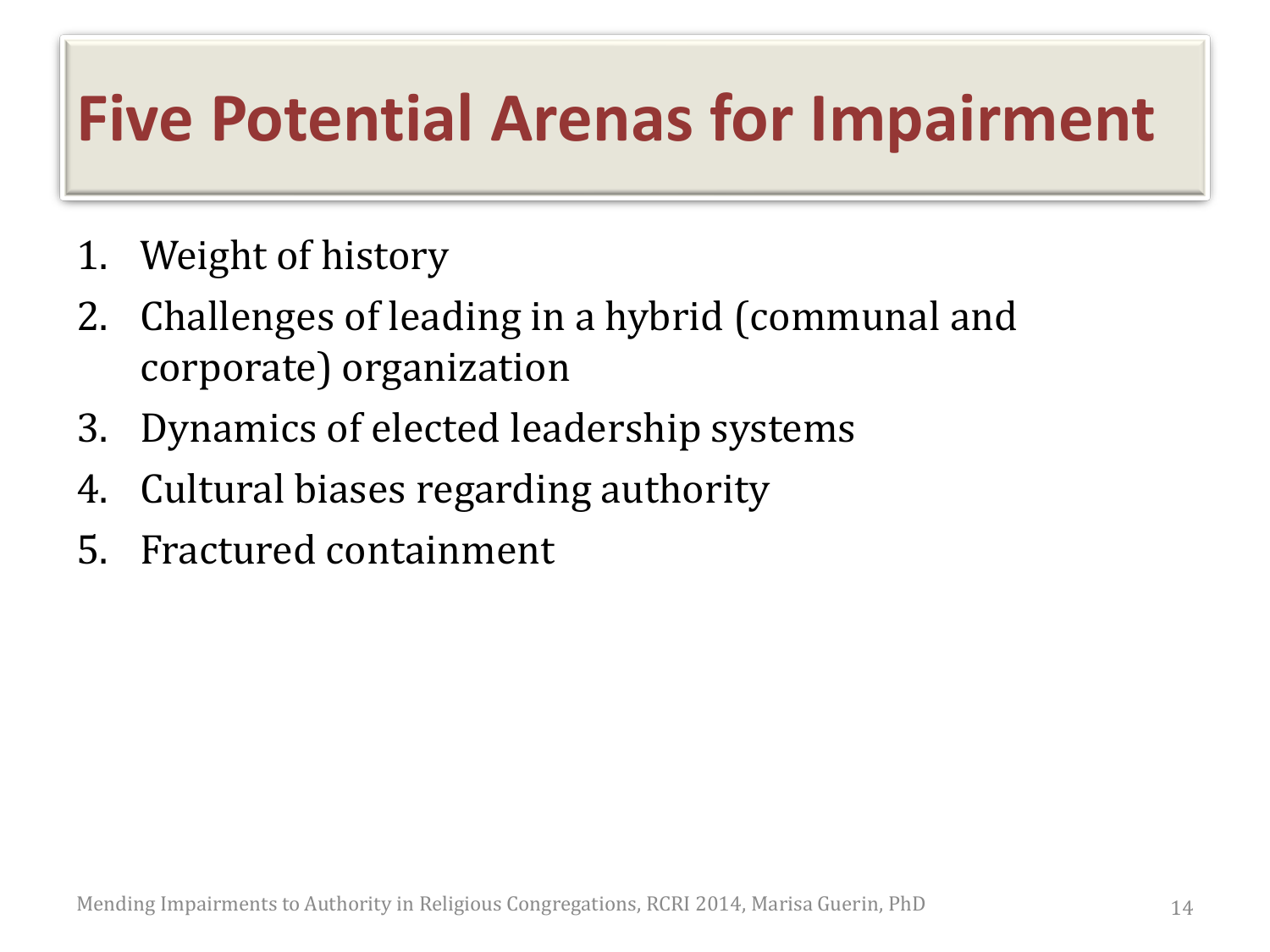### **1. Historical Perspectives:**

- Ecclesial traditions of hierarchical and absolute authority
- Evolving understandings of the vow of obedience
- Dysfunctional and infantilizing patterns of past authority remain in the memory of current religious members and leaders, causing reaction and rejection of authoritarian leadership.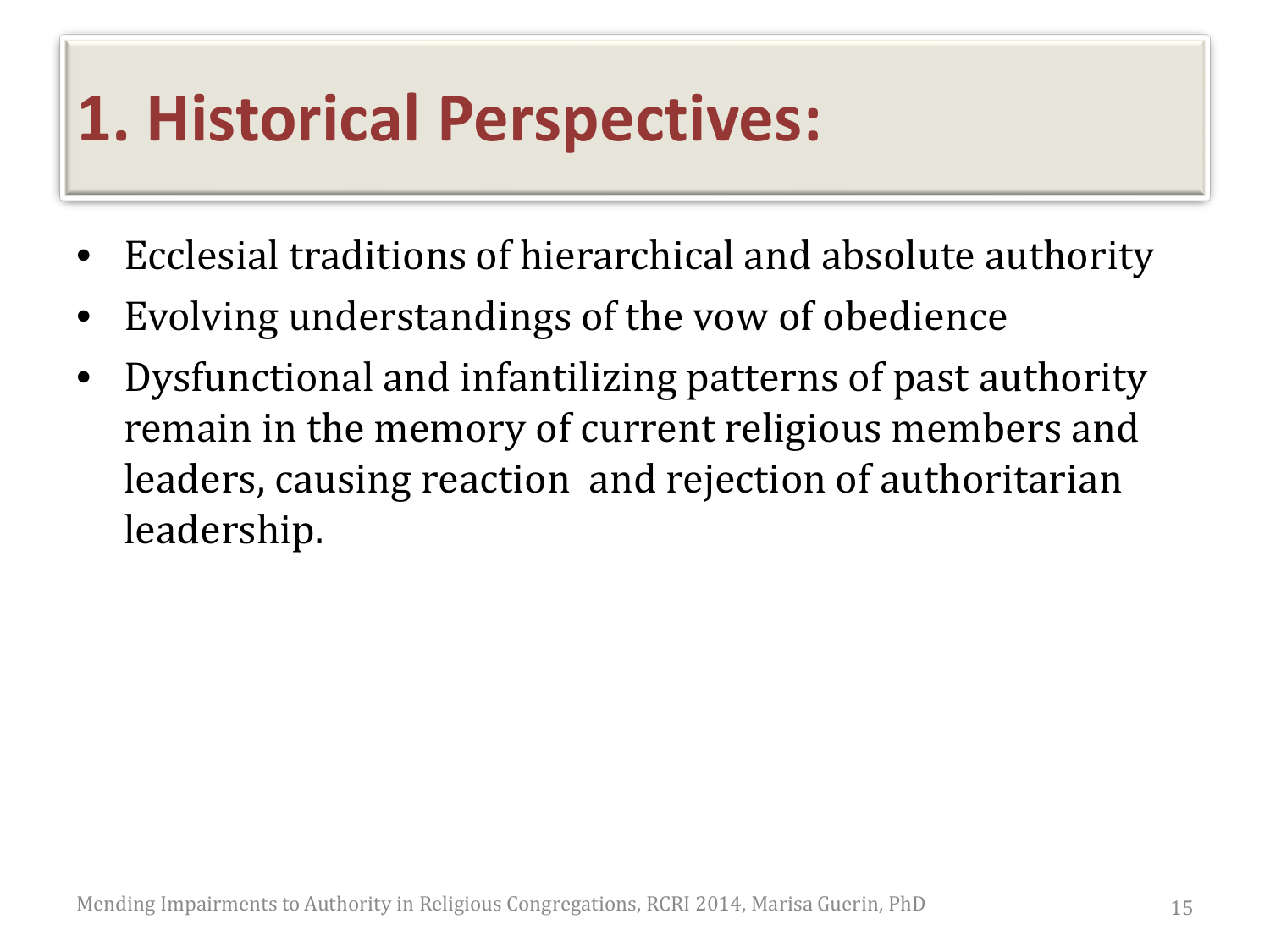### **2. Leading "Hybrid" Organizations: On the one hand…**

- Authority as held by the elected leadership of the community as a group of vowed persons committed for life is **a distinctive gift for the good of the whole**, *not* the same as organizational authority for fiduciary performance.
	- For example: *"Benedictine authority and obedience are achieved through dialogue between a community member and her prioress in a spirit of co-responsibility."* - Sr. Christine Vladimiroff OSB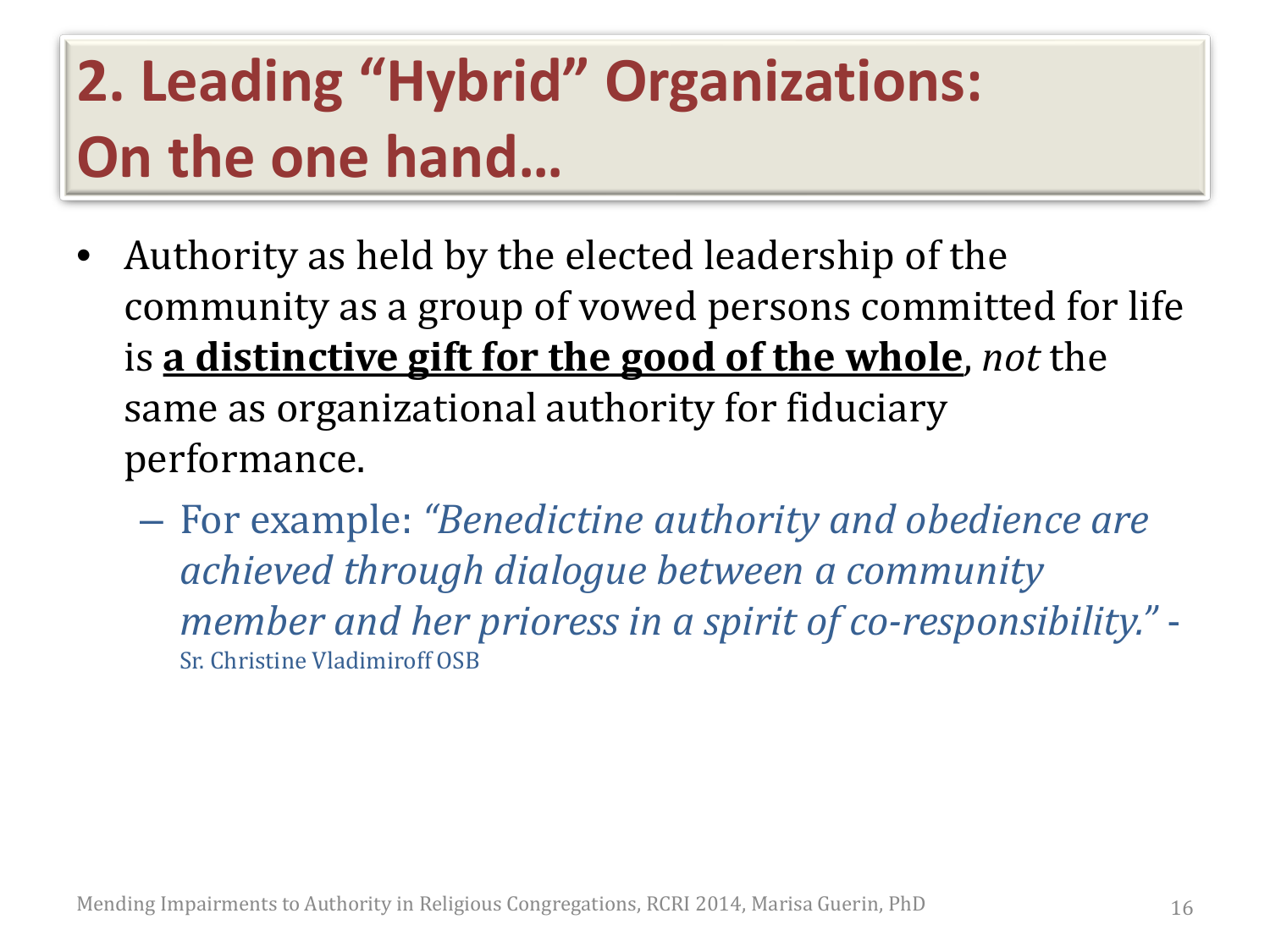#### **Leading "Hybrid" Organizations: But on the other hand….**

- Authority held by the appointed or ex officio leader of the administrative organization or civil corporation of the community or one of its ministries is **an accountable institutional reality**, although often the one that members experience as "too corporate".
	- Stewardship of finances and properties, management of staff or fulfillment of legal and moral obligations in a ministry require effective authority and good management practices.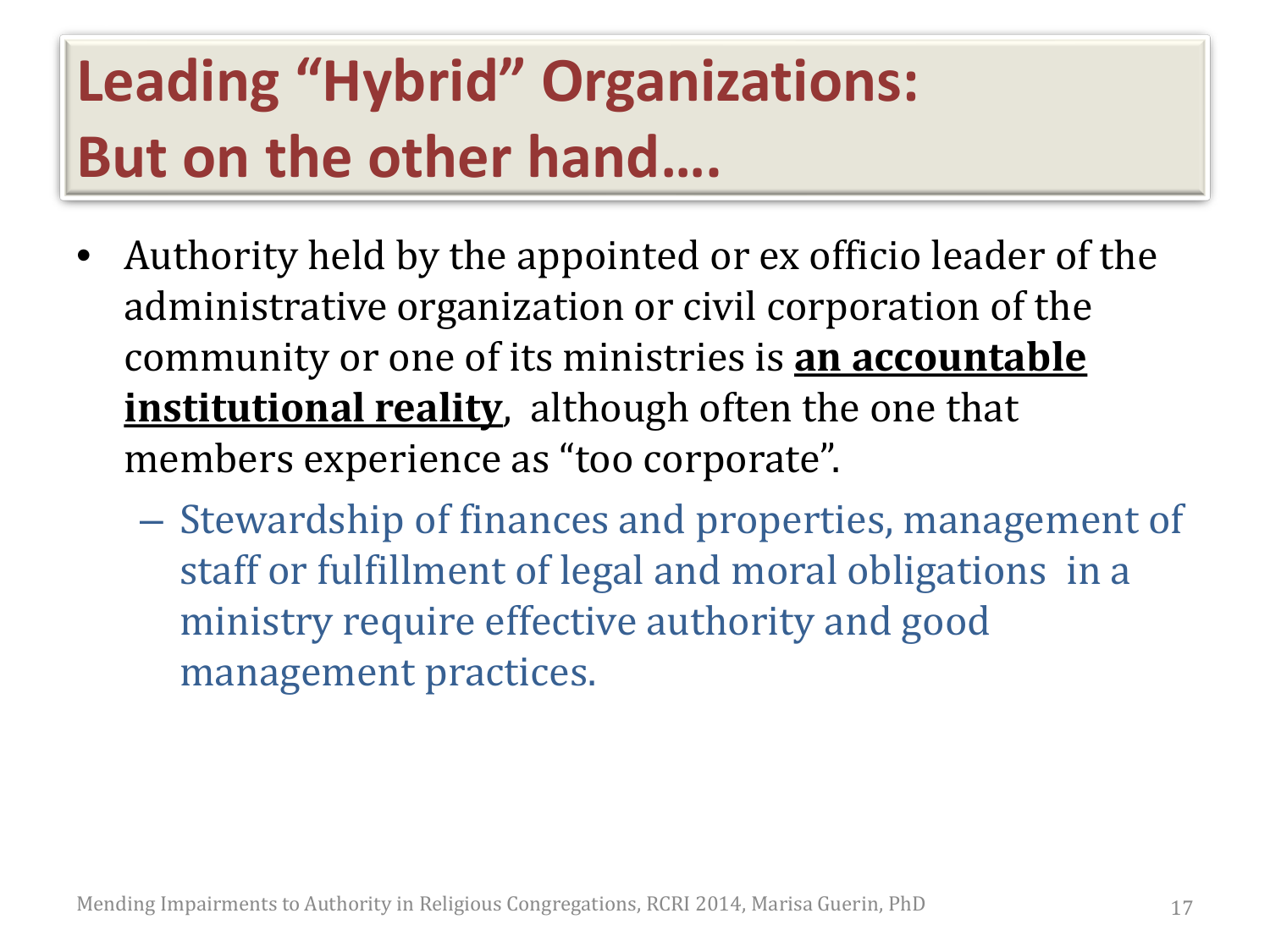#### **The Practical Leadership Dilemma = Community + Corporation**

- Leaders **must** be sensitive to the requirements of pastoral, relational, canonical authority, and able to relate to members within that frame of reference especially on matters of life, mission, and future.
- Leaders **must also** be willing and able to operate as the chief executive of an organization – small or large – where leadership decision making and prudential management are expected by members and outside publics alike.
- This **dual nature of religious authority** represents a sophisticated challenge to elected congregational leaders.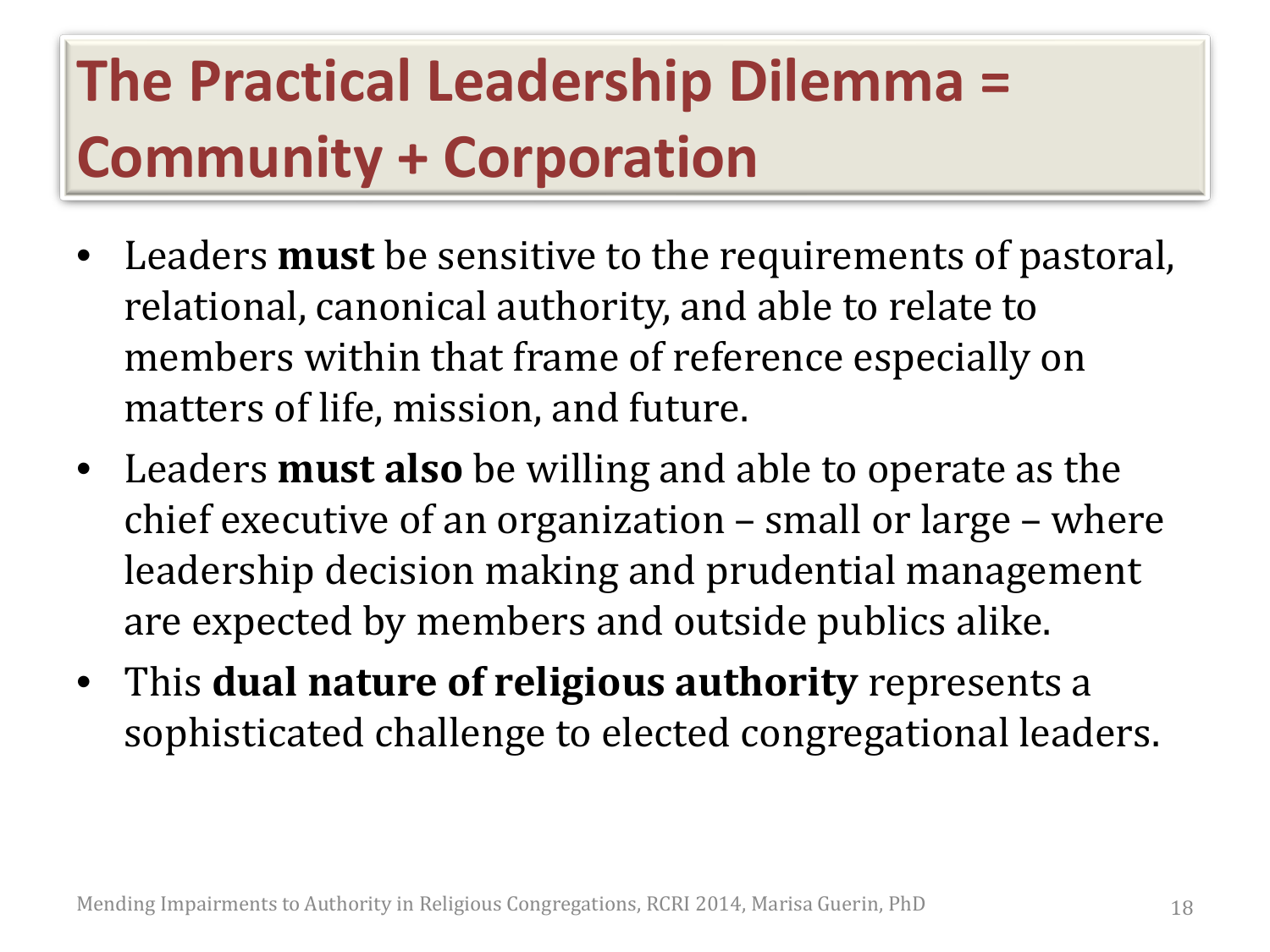#### **3. Inherent Challenges in Elected Systems:**

- Because elected leadership comes from within lifetime community membership, this constrains the available pool of people who are comfortable with and experienced with holding authority.
- Mergers, reconfigurations introduce a great deal of change in authority roles, at the same time as they reduce knowledge of all the members. Adjustment takes time.
- Election cycles generate oscillating levels of authorization across beginnings and endings of terms – later in the term, preparations for Chapter and "lame-duck" dynamics reduce authorization.
- Elected leadership cycles tend to shift "de facto" authority and reliability to longer term staff leaders who don't change as often.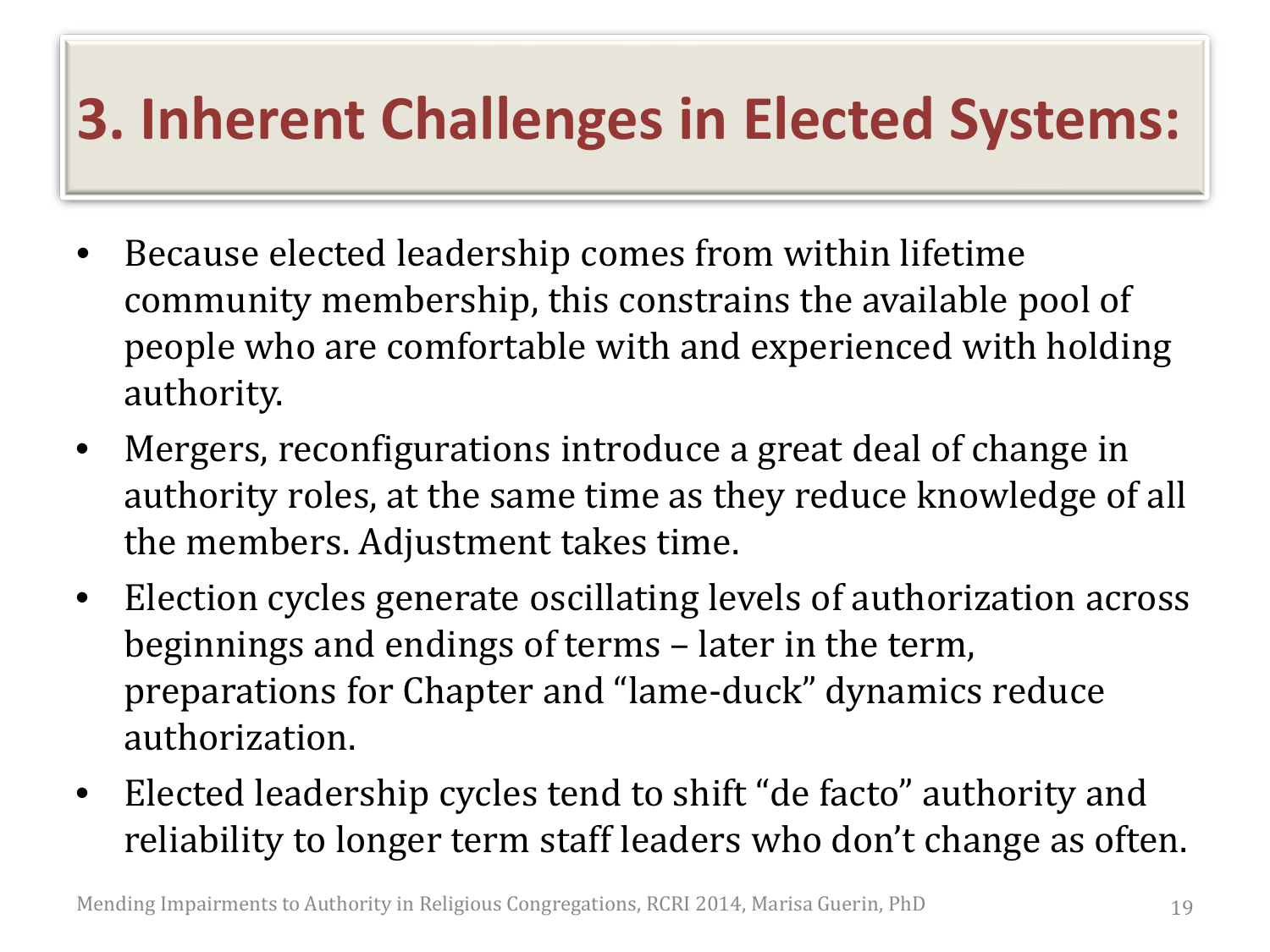#### **4. Cultural Bias: (A) Tending to Egalitarian**

- Communities that highly value communal/feminine/ egalitarian organizational patterns are part of the distinctive giftedness of religious life.
- However, such cultures can inadvertently *disempower* members of the community, especially elected and appointed leaders, by subjecting their decisions to the review or approval of many others.
- Inclusion norms taken to the extreme convey the unspoken and unacknowledged message of lack of trust in the capacity of some to exercise good judgment on behalf of the whole. (Not much of a problem in small systems, big problem in big systems.)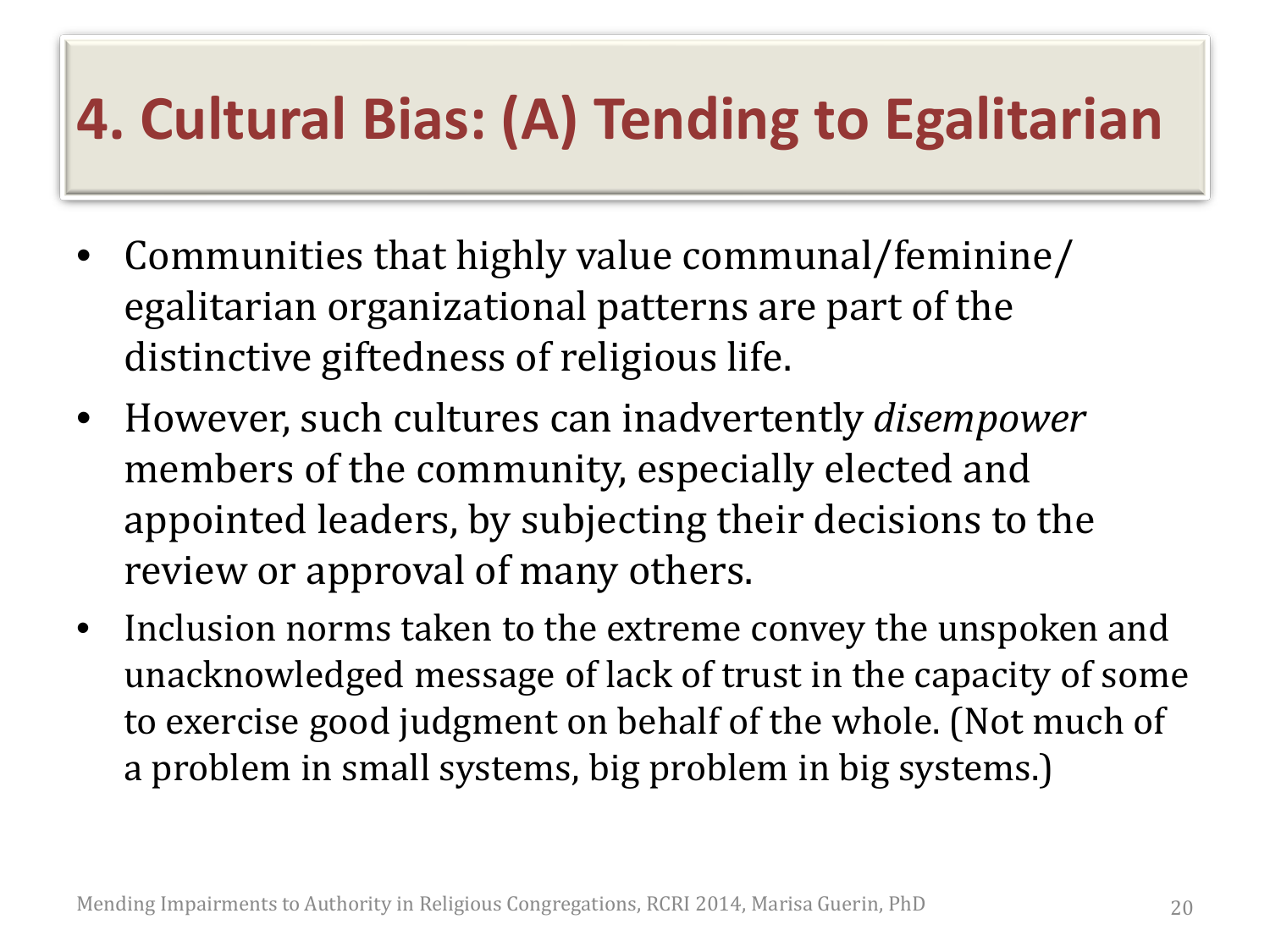#### **Paradoxes in egalitarian cultures:**

- Cultures biased against the concept of authority are paradoxically vulnerable to the dominance of personalities instead of persons functioning in legitimated roles.
- Unless roles can be clearly differentiated, they cannot be usefully integrated. Gridlock ensues….lack of clarity about where the decision starts and stops.
- The existence of a council, team, or other roles that exist to assist the leader and increase the effectiveness of the leadership can either help or further confuse this situation depending on how clear they are about their roles.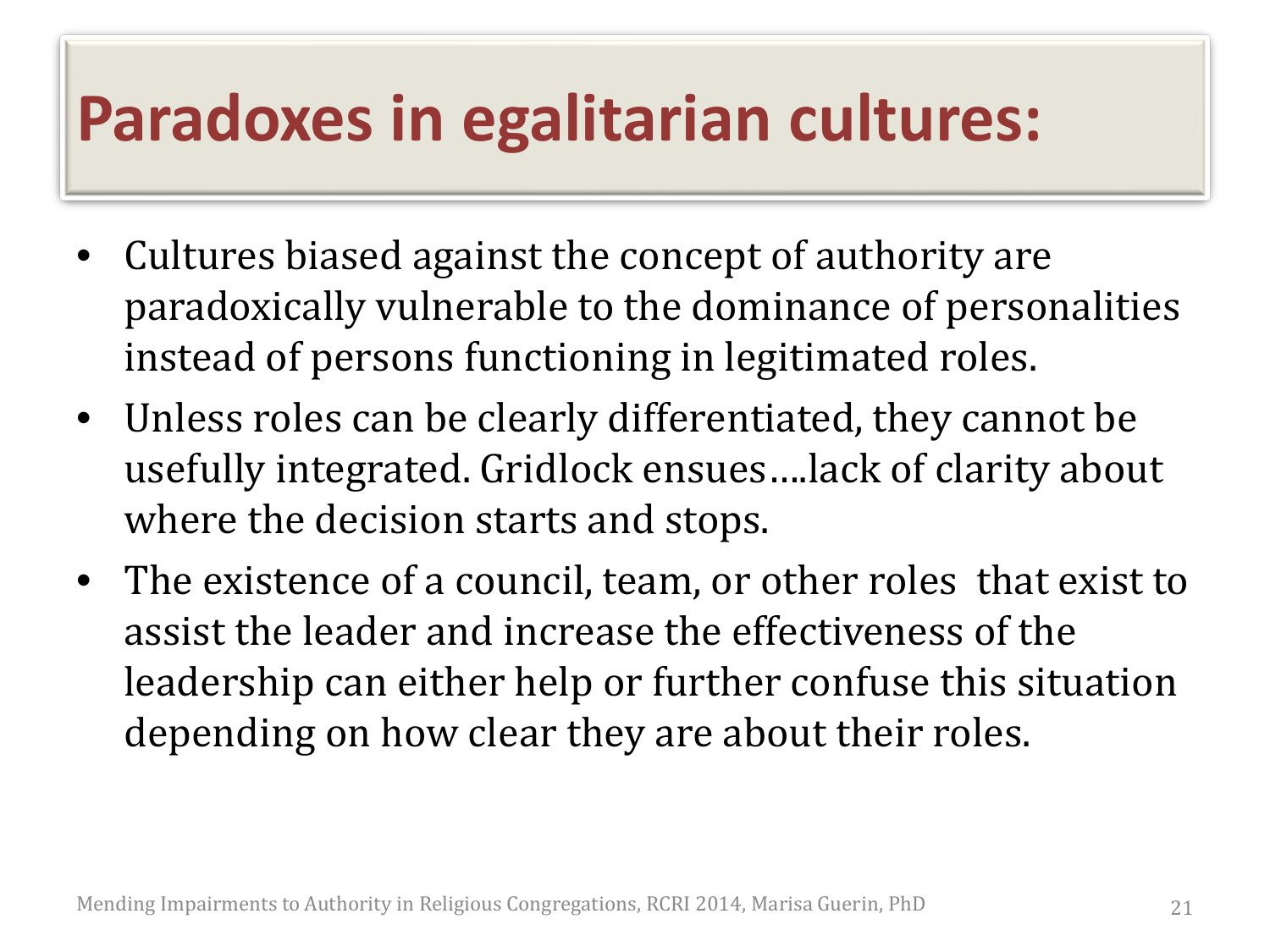#### **Cultural Bias: (B) Tending to Authoritarian**

- Congregations with cultures emphasizing the primary authority of the elected leader can foster dependency or passivity in members; paternal/maternal dynamics.
- The efforts of leaders in such cultures to engage members on important issues may be mis-read as failure to lead, or manipulation of some kind.
- Persons who are naturally strong leaders often expect and require equally assertive members and co-ministers in order to arrive at collaborative results; if they are met with deference, they come across as authoritarian.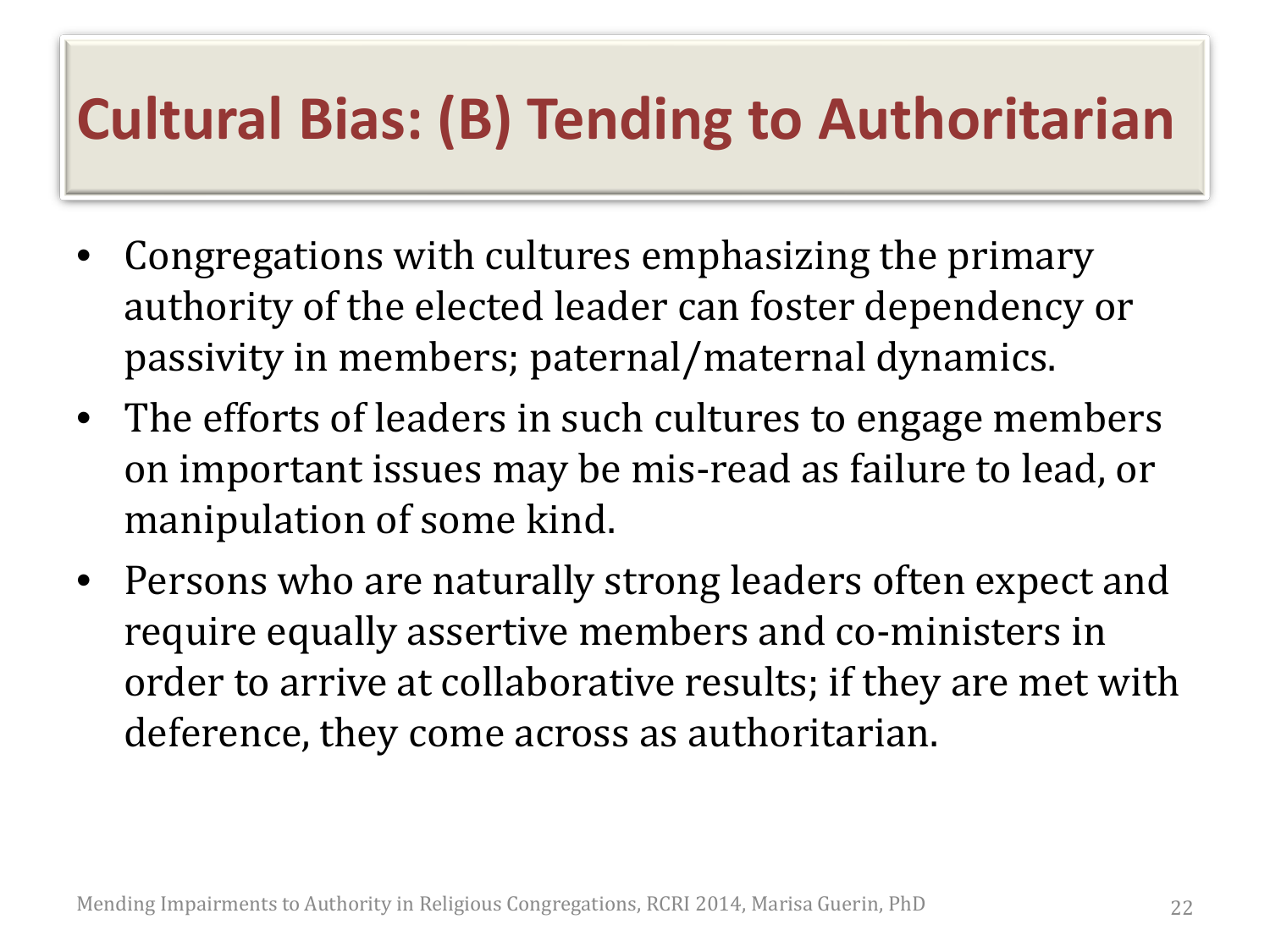## **5. Fractured "containment":**

Many **dysfunctional dynamics** in organizations arise from unconscious defensive reactions in the face of anxiety, distress, and fear.



Mending Impairments to Authority in Religious Congregations, RCRI 2014, Marisa Guerin, PhD 23

*Splitting (Good vs. Bad)*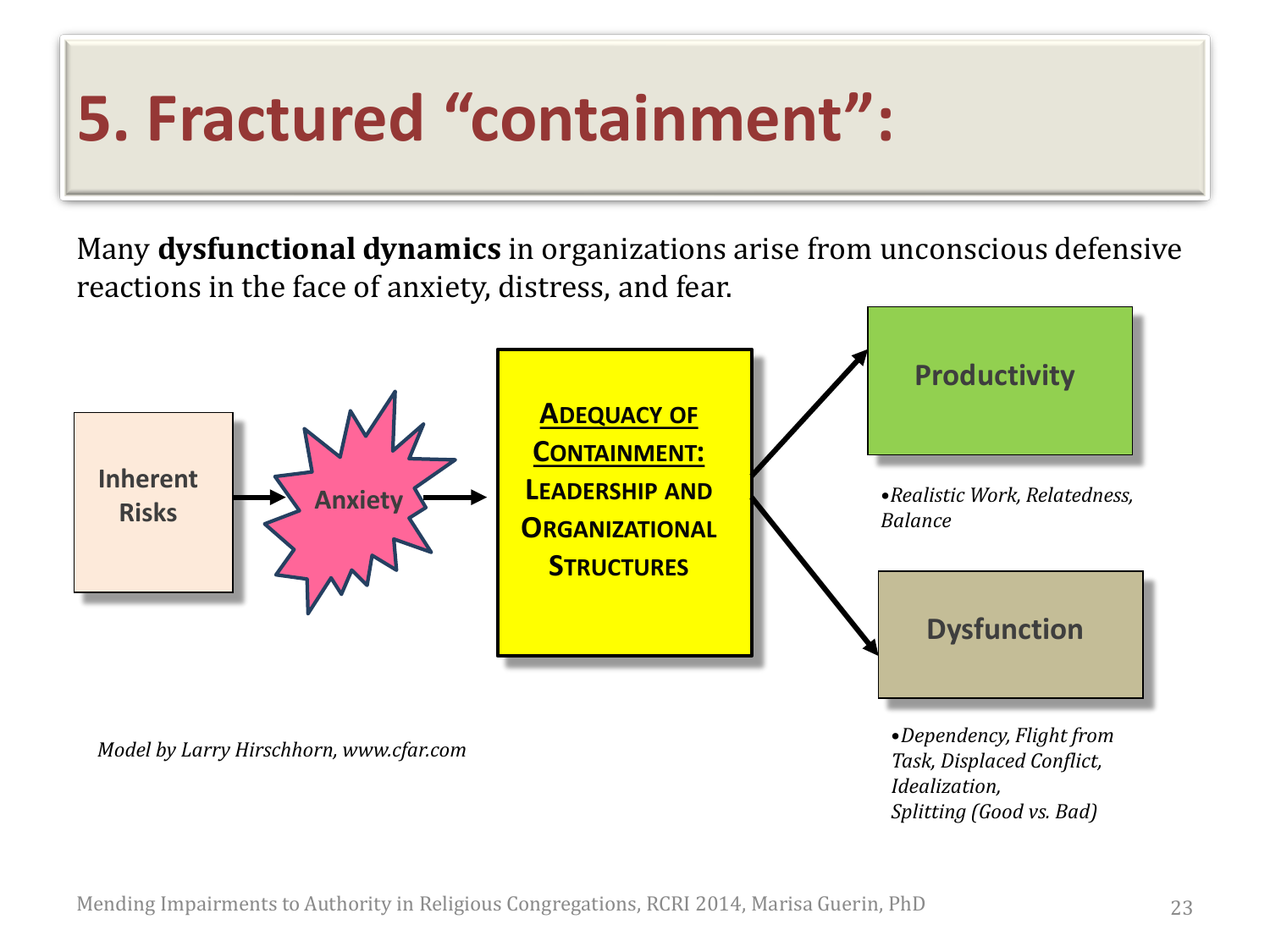### **Impaired Containment of Anxiety**

- If containment is fractured or absent through insufficient authorization, and if the organization is facing issues that entail risk and anxiety, the members are likely to regress.
- Regressive and defensive dynamics protect the members from dealing with difficult emotions.
- Defensive dynamics can "look normal" -- for example,
	- Form a committee;
	- Hire a consultant;
	- Scapegoat someone(s);
	- Focus on process to the detriment of action;
	- Avoid mentioning "the elephant in the room" etc.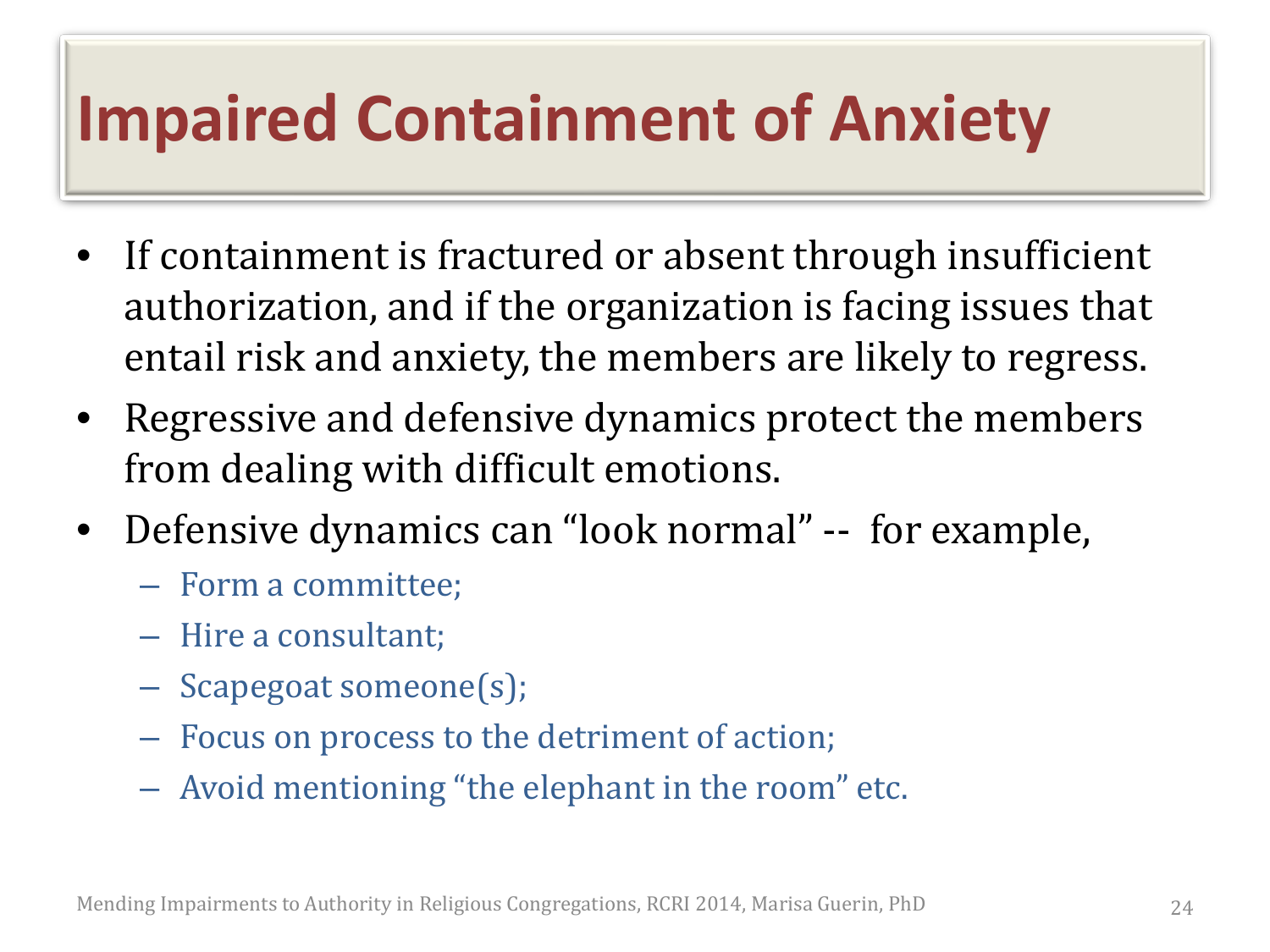### **Healthy Containment of Anxiety**

- The willingness of leaders to accept, to step up to, their authority responsibility provides a measure of security that permits thinking, honest dialogue, and dealing with painful realities. **Competence is not as important as courage.** This willingness provides secure "holding."
- Good **structures** for addressing issues are also important to effective containment –appropriate consultation processes, planning and review cycles, proper staffing and support, candid but steadying communications.
	- **E.g.:** *"I know this is a very difficult issue for us and we haven't faced this before, but I am confident we can work it through together."*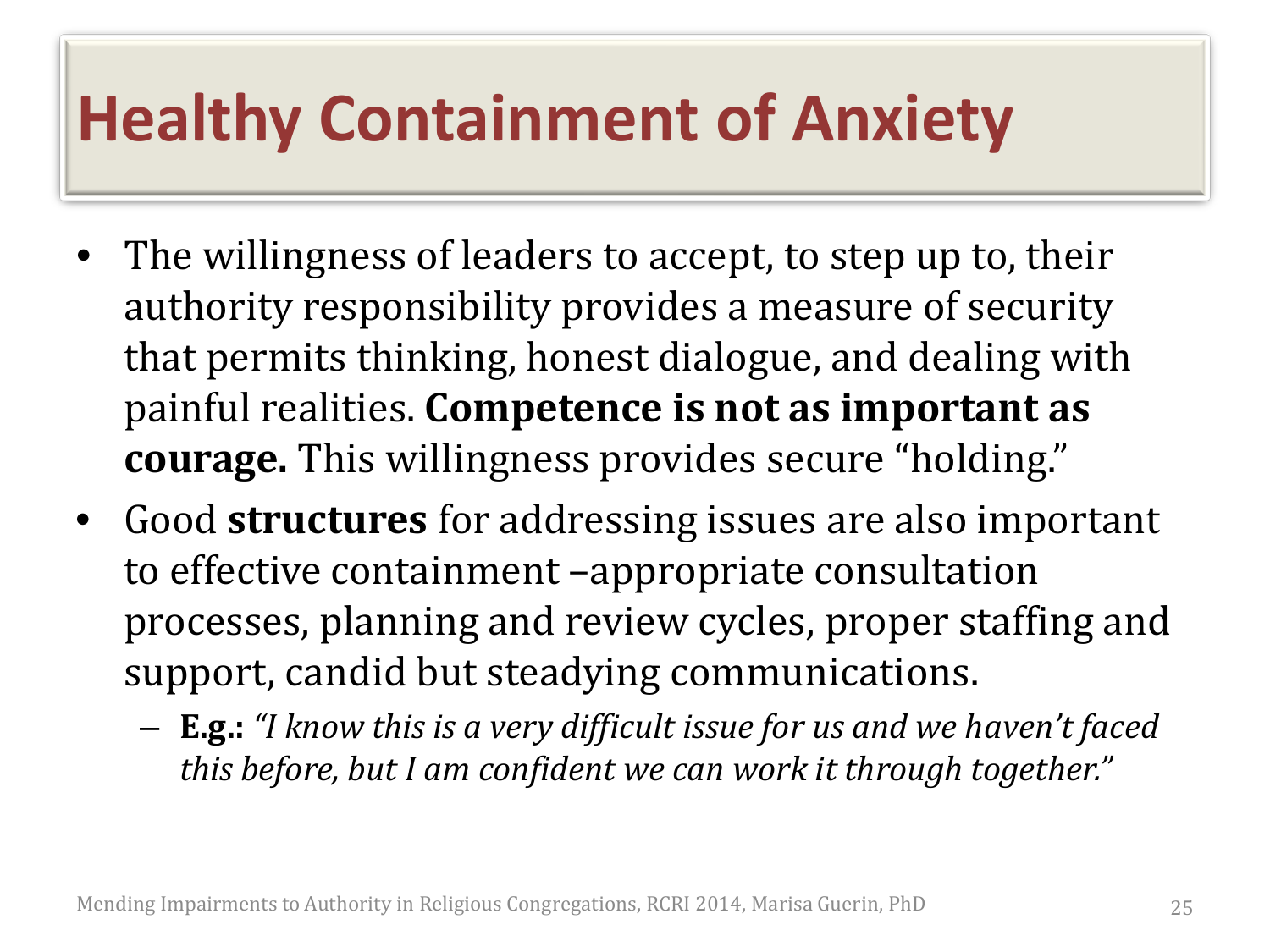#### **Recap Part II --- Impairments**

- Religious congregations are different from other systems.
- History, tradition, theology, and spirituality have impacted the understanding of authority in religious systems.
- Religious organizations are "hybrids" communities of relationship, and entities that have fiduciary obligations to perform services. Leaders have both kinds of authority, and must balance them.
- Elective leadership systems pose inherent challenges.
- Cultural bias can impair healthy exercise of authority.
- Impaired authority fails to provide needed containment of risk and anxiety, and enables dysfunctional dynamics.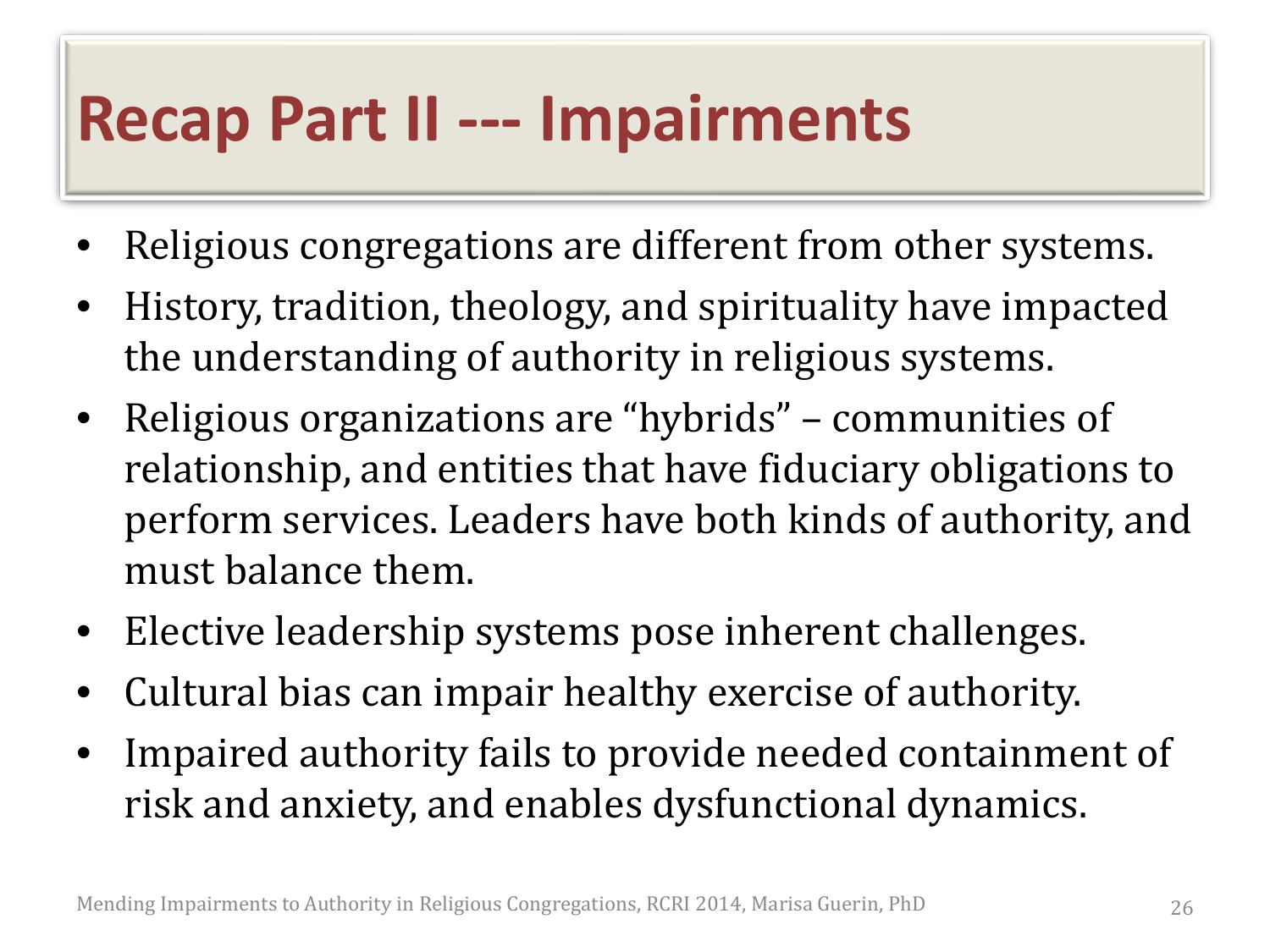# **III. MENDING AUTHORITY AS GIFT AND SERVICE**

Mending Impairments to Authority in Religious Congregations, RCRI 2014, Marisa Guerin, PhD 27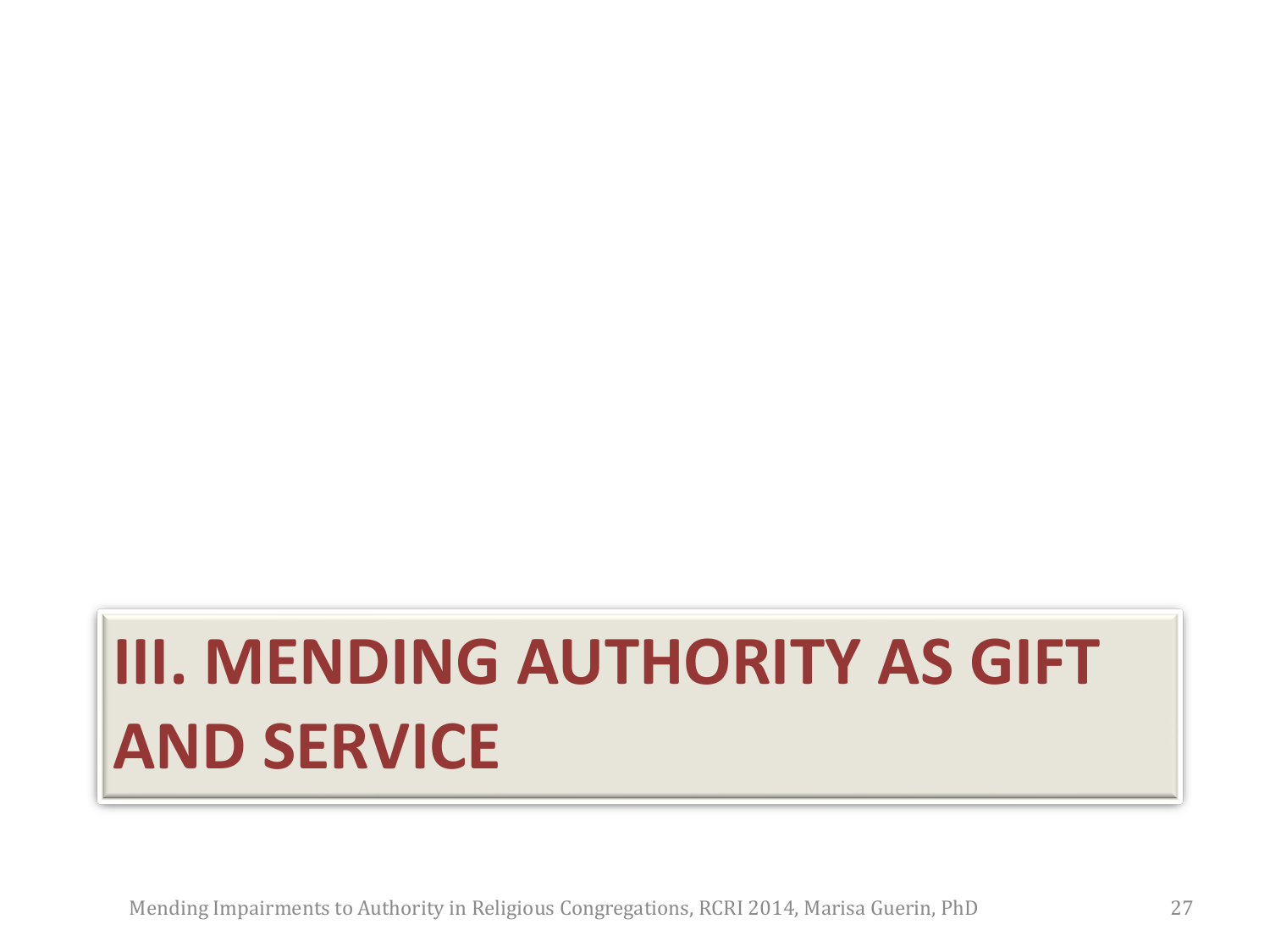### **Distinctive gifts are associated with religious authority.**

- Trust in the providence of God as the largest "container" for risk and anxiety.
- Grace of office.
- Values of respect and mutual support.
- Spiritual maturity / freedom from ego.
- Discernment practices.
- Creativity, courage, entrepreneurial spirit in the exercise of leadership for ministries.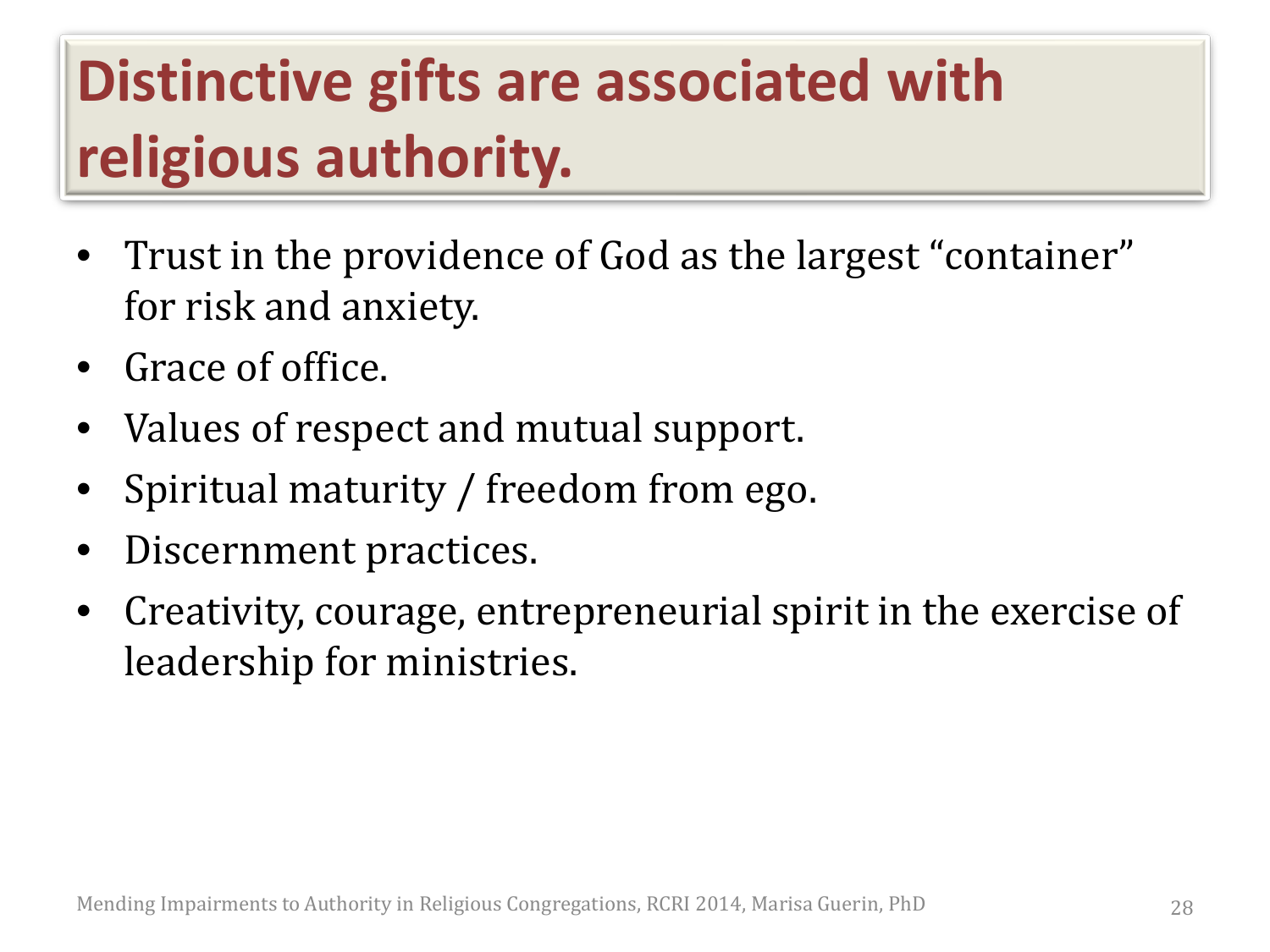### **A Starting Point for "Mending Impairments"**

- Pay explicit attention to *authorization*:
	- 1. How clear is the **formal authorization** of elected or appointed leadership to both leaders and members, especially the right or duty of leaders to make some decisions that bind others? …Even if rarely invoked.
	- 2. How well is the **appropriate authority of members** understood, affirmed, and respected? And are the members reminded of **their responsibility to authorize**  their elected/appointed leaders?
	- 3. How are leaders supported and encouraged to **grow** in their own **personal way of holding authority**? Becoming more assertive, or becoming more inclusive, whichever is needed.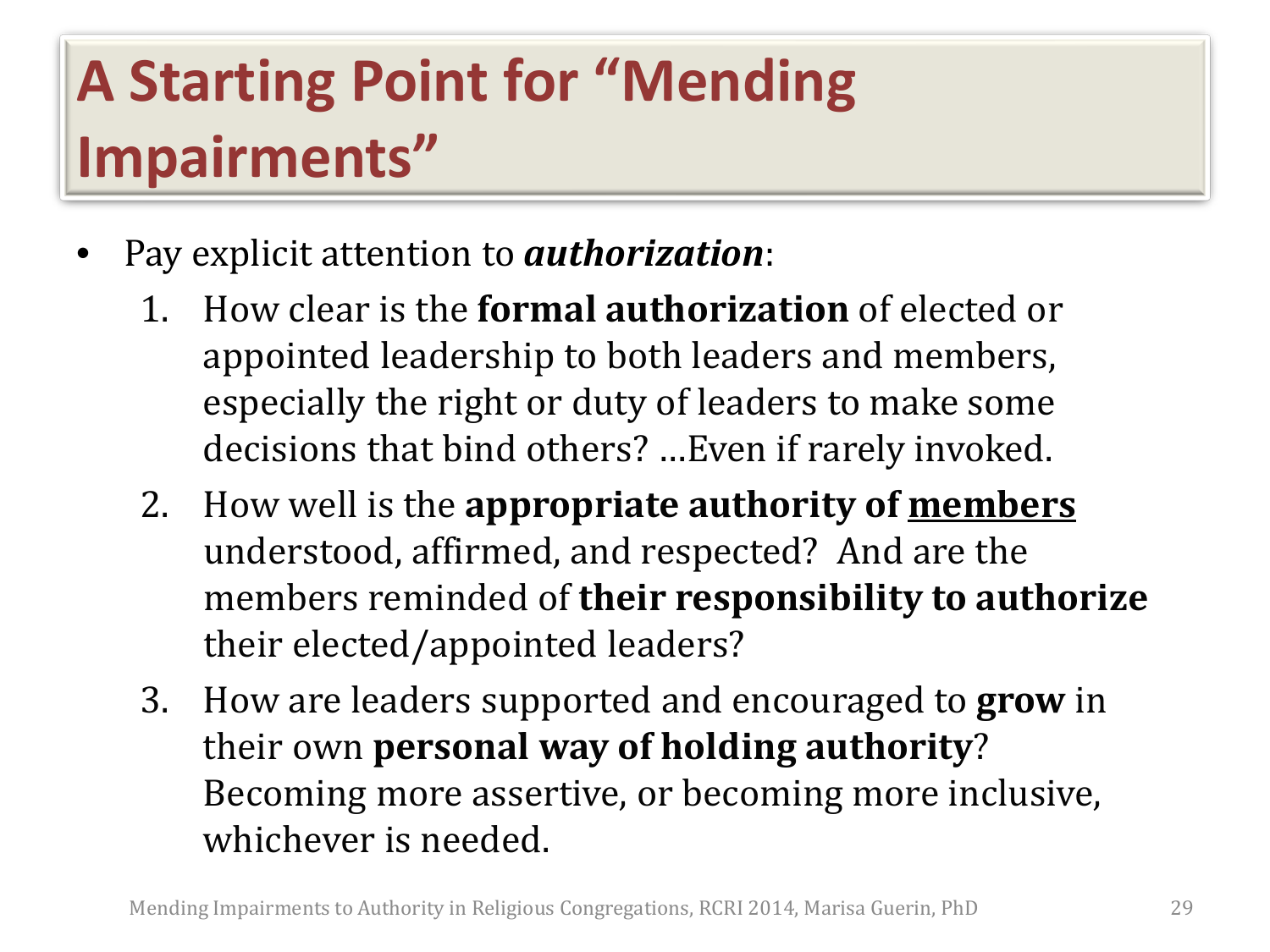# **Conversations/Study/Chartering**

- Engage appropriate groups in a conversation at periodic or meaningful junctures:
	- What do we mean when we speak of authority in our organization?
	- What is the service of authority? How might it best avoid the pitfalls of unhelpful authority?
	- How do you understand the authority of \_\_\_\_\_? And of \_\_\_\_? (Work on each of the relevant roles in the group or organization.)
- Charter individuals, teams, groups, roles with explicit words about the authority they have the right and duty to exercise on behalf of the whole, and communicate this to those with whom they are interdependent.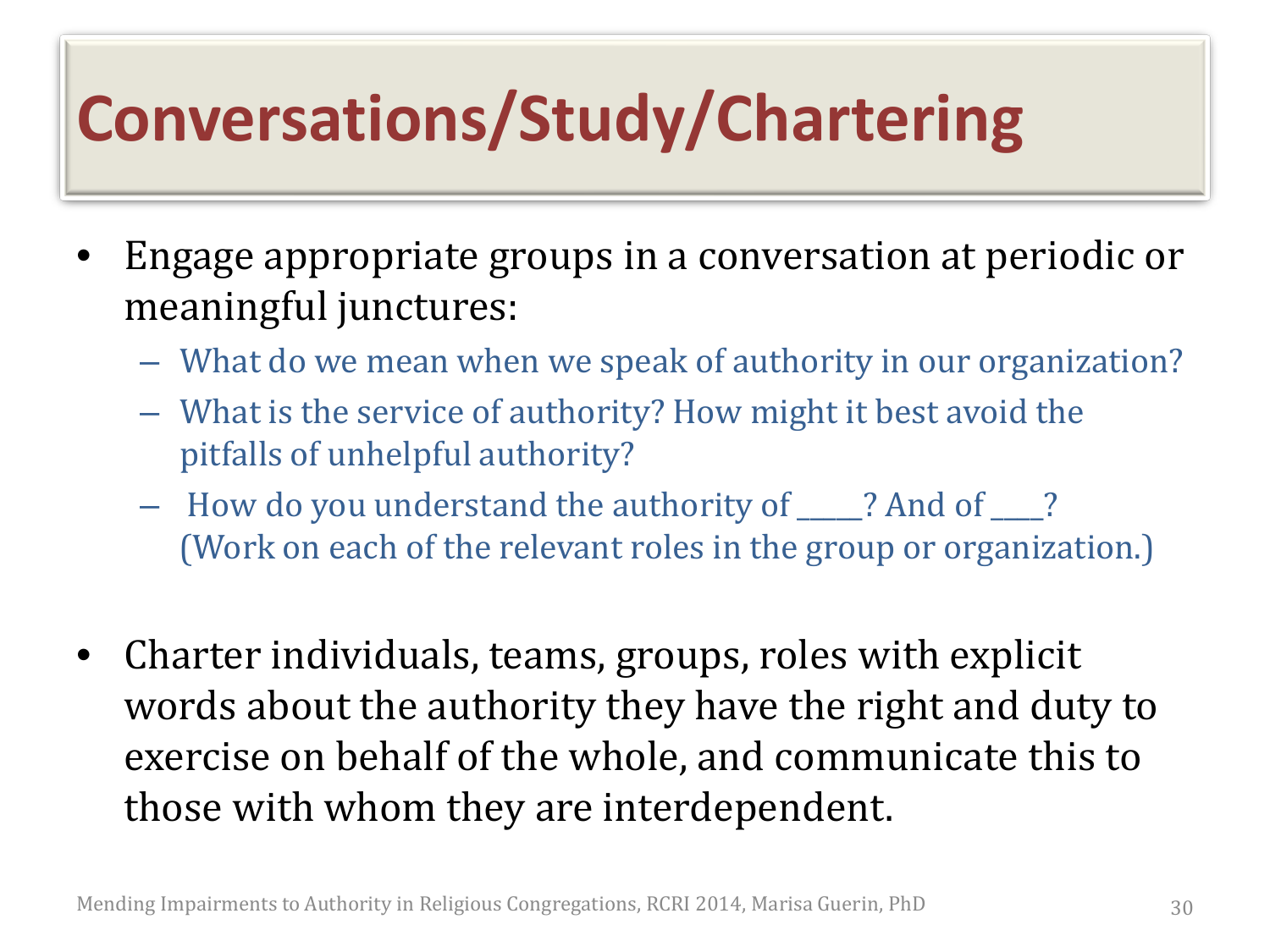#### **Emphasize Service and Gifts**

- Affirm the service provided by those who accept authority roles on behalf of the whole.
- If the word *"authority"* is toxic in your environment, use something else but embue it with the appropriate **legitimacy**.
	- *"Leadership"* might be the next best word; note that "leadership" implies visioning and stewardship of the future in addition to any operational and managerial responsibilities.
- Rehabilitate the idea of authority with insights from theological reflection, prayer, cultural awareness, etc to retrieve it as service and gift, not dominance or oppression.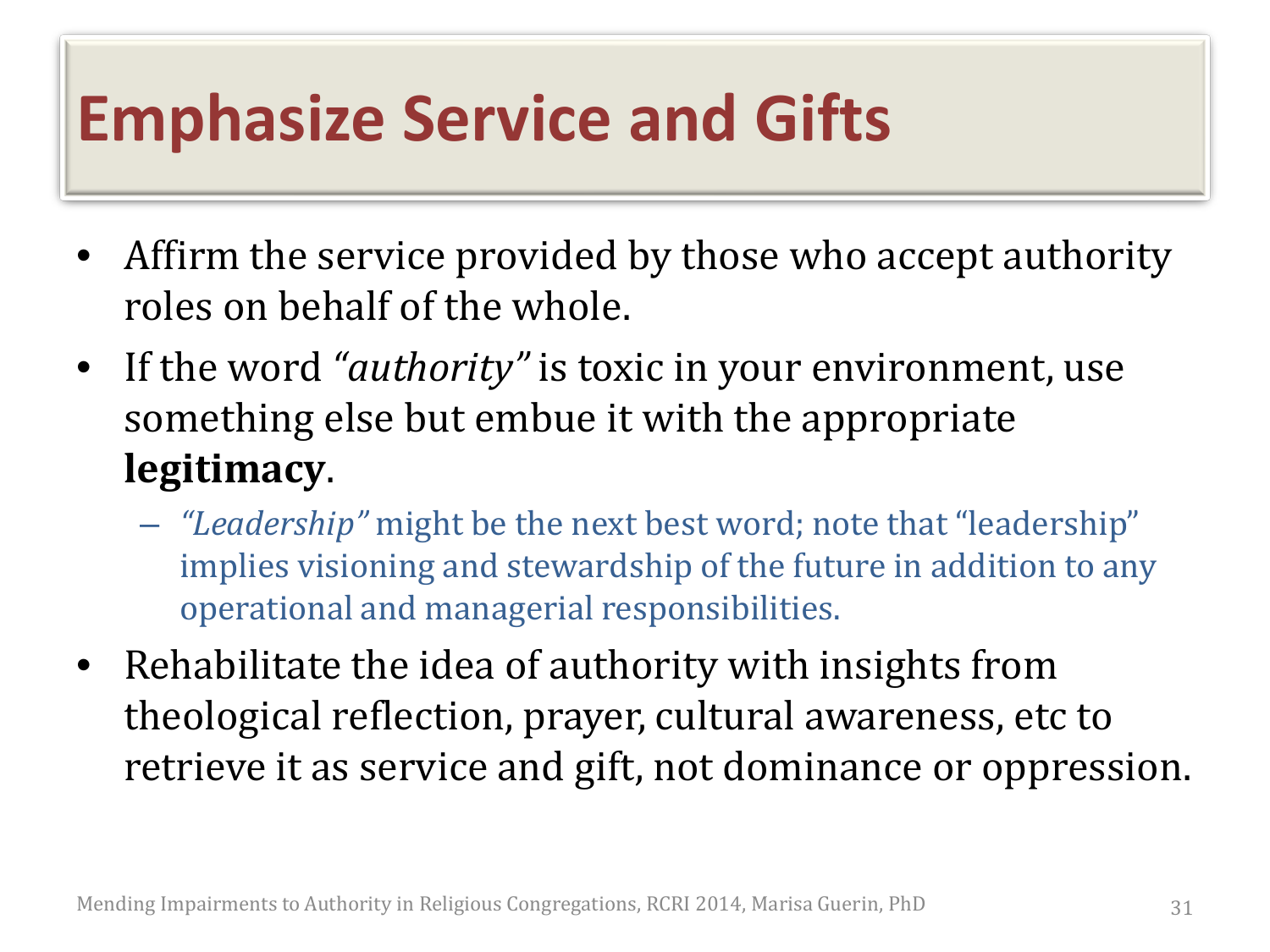### **Engage members in thoughtful consideration of choices and decisions:**

- Sometimes decisions involve choices among options.
- However, significant decisions arrived at through discernment processes often lead not to a choice among options, but to one best or recommended path forward.
- Members may see this as disenfranchisement, but the coresponsibility for the decision has ideally been exercised along the way in an inclusive, communal discernment model.
- A decision is still needed even if there is no choice involved -- that is, the decision to commit to the path ahead, with full responsibility for the implications.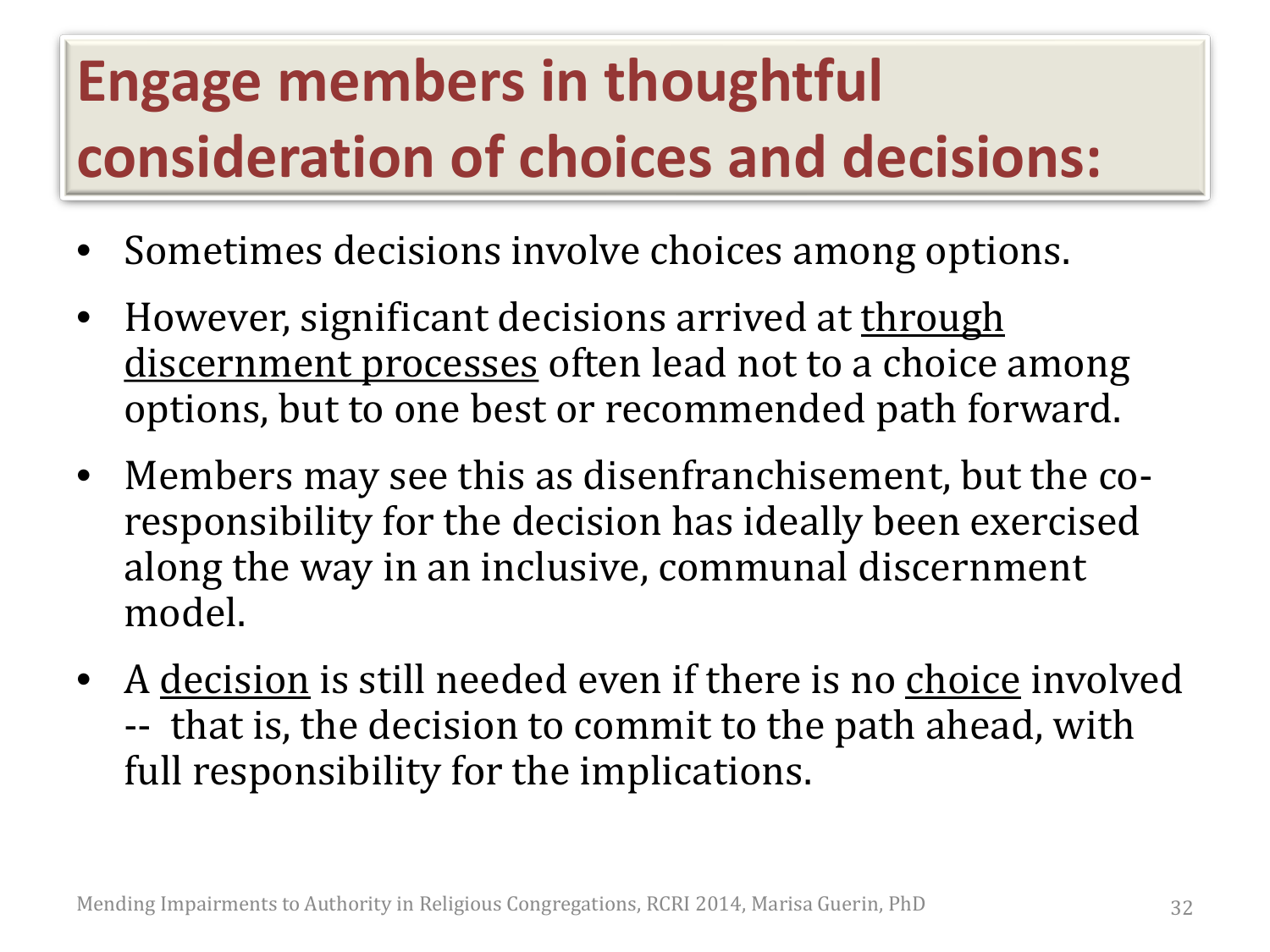#### **Recap Part III --- Mending**

- Religious communities can rely upon grace and gifts in the exercise of authority and leadership.
- Start to mend impairments by paying attention to the sources of authorization, and enhancing them.
- Make it acceptable and conscientious to be explicit about understandings and expectations of authority in roles.
- Emphasis the narrative of authority as service over the narrative of authority as oppression.
- Be thoughtful about the nature of decision making.
- Engage participation of members at various junctures in the course of discernment and deliberations, even if leadership has the final decision authority.

Mending Impairments to Authority in Religious Congregations, RCRI 2014, Marisa Guerin, PhD 33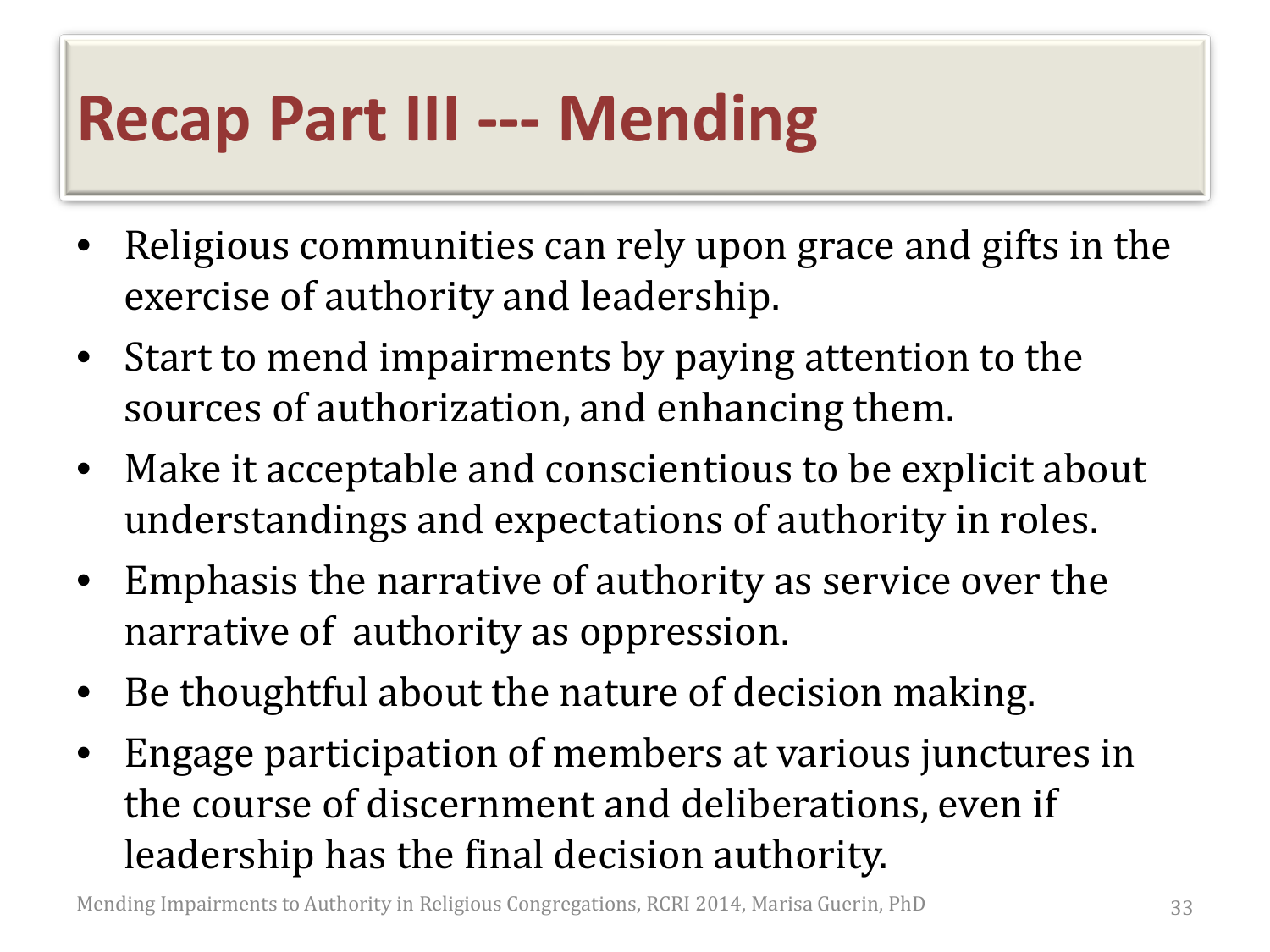# **IV. RESOURCES**

Mending Impairments to Authority in Religious Congregations, RCRI 2014, Marisa Guerin, PhD 34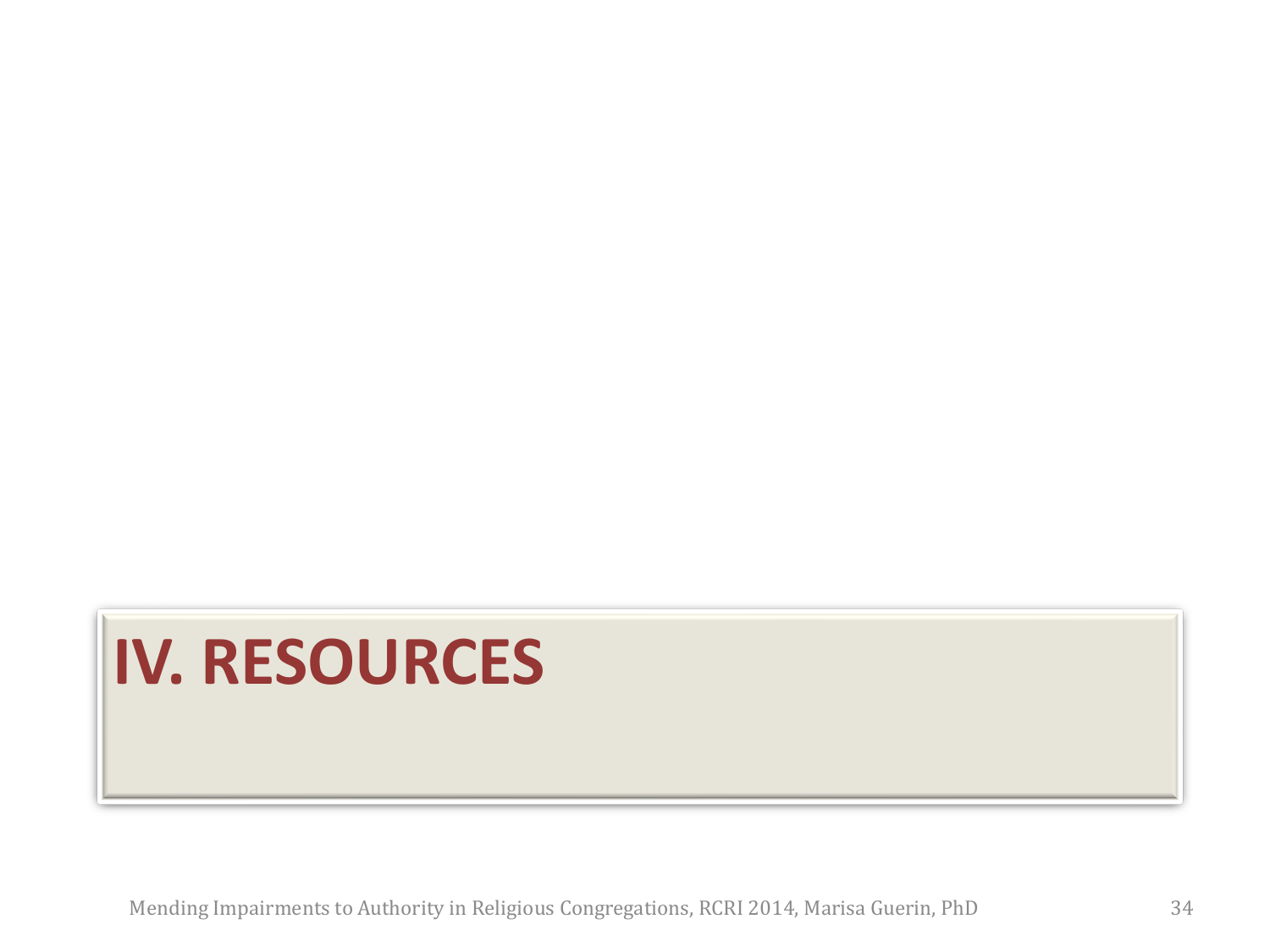### **For further education:**

• **WORKSHOPS:** 

**Master Seminars on the Psychodynamics of Systems for Leaders and Facilitators in Faith-Based Systems** offered at Cranaleith Spiritual Center, Philadelphia, PA. <http://www.cranaleith.org/cranaleith-master-seminars/> Detailed brochure and application form can also be downloaded from my website on the resources page.

• **WEBSITE:** https://guerinconsulting.com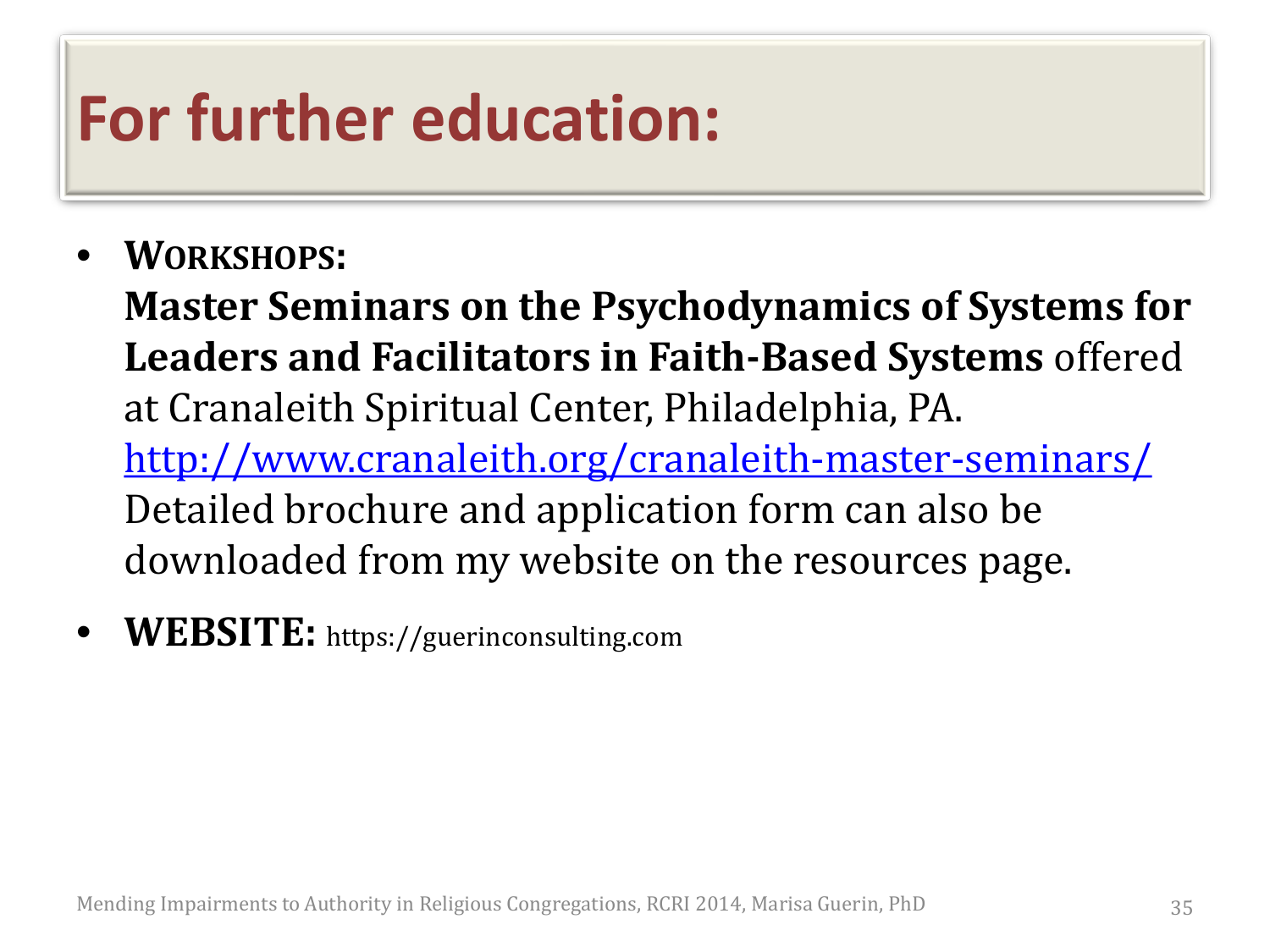### **General reference:**

- Authority in systems along with insight into roles, boundaries, primary tasks, and unconscious behavior – is the domain of a field known as the psychoanalytic study of organizations, also known as socio-analysis.
- **BOOKS:** A recommended book list in the area of organizational psychodynamics can be accessed from my website on the resources page.
- Conferences, papers, and library can be accessed on the website of the **International Society for the Psychoanalytic Study of Organizations**, [www.ispso.org](http://www.ispso.org/)